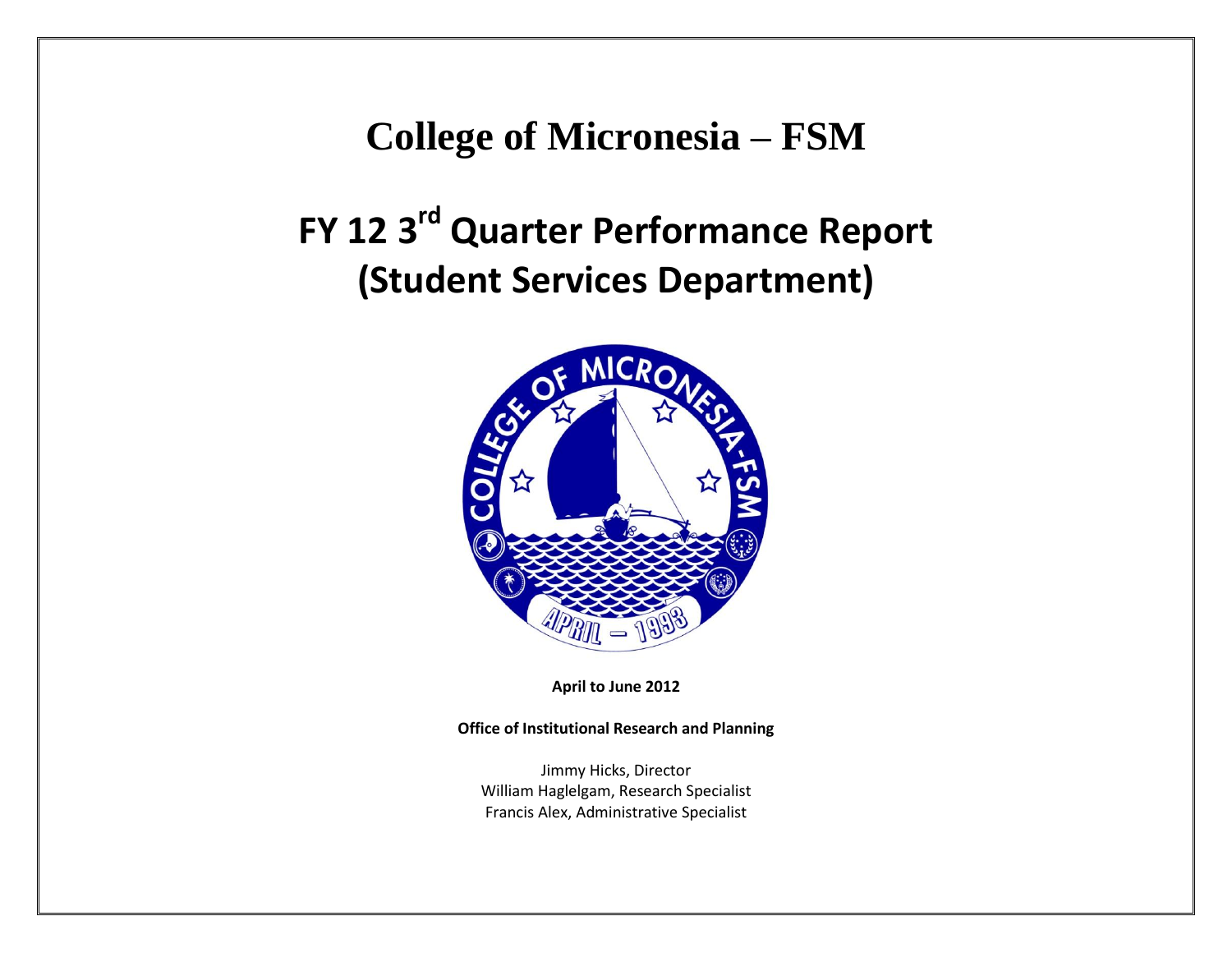### **FY12 3rd Quarter Performance Report**

#### **College of Micronesia – FSM - Performance reporting form**

| Department/Division/Campus: | <b>Student Services</b> | <b>Period:</b> | $-$ June $30th$<br>April $1st$<br>.2012 |
|-----------------------------|-------------------------|----------------|-----------------------------------------|
|-----------------------------|-------------------------|----------------|-----------------------------------------|

Strategic goal 2: Provide institutional support to foster student success and satisfaction

| Objectives                       | Accomplishments        |                                                |       |       |                                                                                                                                                                                                                                                                         | Comments/additional detail |
|----------------------------------|------------------------|------------------------------------------------|-------|-------|-------------------------------------------------------------------------------------------------------------------------------------------------------------------------------------------------------------------------------------------------------------------------|----------------------------|
| 2A: Promote strategic enrollment | <b>Chuuk Campus:</b>   |                                                |       |       |                                                                                                                                                                                                                                                                         |                            |
| management for the college       |                        |                                                |       |       | 2A1: Training completed on SIS to assist during registration process.                                                                                                                                                                                                   |                            |
|                                  |                        |                                                |       |       | SSC met with each of the Directors in Pohpei Campus, to discuss how each office helps with                                                                                                                                                                              |                            |
|                                  |                        | registration and enrollment.                   |       |       |                                                                                                                                                                                                                                                                         |                            |
|                                  |                        | SSC and SAC helped with Summer registration.   |       |       |                                                                                                                                                                                                                                                                         |                            |
|                                  | Table 1.0              |                                                |       |       | [OARR] May 30-31, 2012, the Office processed registration for Summer 2012 session of 1,275<br>students (in headcount) with 6,848 total registered credits equivalent to 1,141 full-time<br>equivalent students (FTEs). Table below shows these distributions by campus: |                            |
|                                  |                        | College-wide Summer 2012 enrollment statistics |       |       | In headcounts, registered credits, and FTEs by Campus                                                                                                                                                                                                                   |                            |
|                                  |                        |                                                |       |       |                                                                                                                                                                                                                                                                         |                            |
|                                  |                        | Campus Headcounts Credits FTEs                 |       |       |                                                                                                                                                                                                                                                                         |                            |
|                                  | National 557           |                                                | 3,032 | 505   |                                                                                                                                                                                                                                                                         |                            |
|                                  | Pohnpei <sup>267</sup> |                                                | 1,386 | 231   |                                                                                                                                                                                                                                                                         |                            |
|                                  | Chuuk                  | 199                                            | 1,158 | 193   |                                                                                                                                                                                                                                                                         |                            |
|                                  | Kosrae                 | 144                                            | 748   | 123   |                                                                                                                                                                                                                                                                         |                            |
|                                  | Yap                    | 108                                            | 534   | 89    |                                                                                                                                                                                                                                                                         |                            |
|                                  | <b>TOTAL</b> 1,275     |                                                | 6,848 | 1.141 |                                                                                                                                                                                                                                                                         |                            |
|                                  |                        |                                                |       |       | **Data extracted from the SIS, July 10, 2012 at 1:15 PM (Pohnpei time)                                                                                                                                                                                                  |                            |
|                                  |                        |                                                |       |       | Chart below shows the Summer 2012 enrollment (in headcounts and credits) as compared to                                                                                                                                                                                 |                            |
|                                  |                        | enrollment figures since Summer 2008:          |       |       |                                                                                                                                                                                                                                                                         |                            |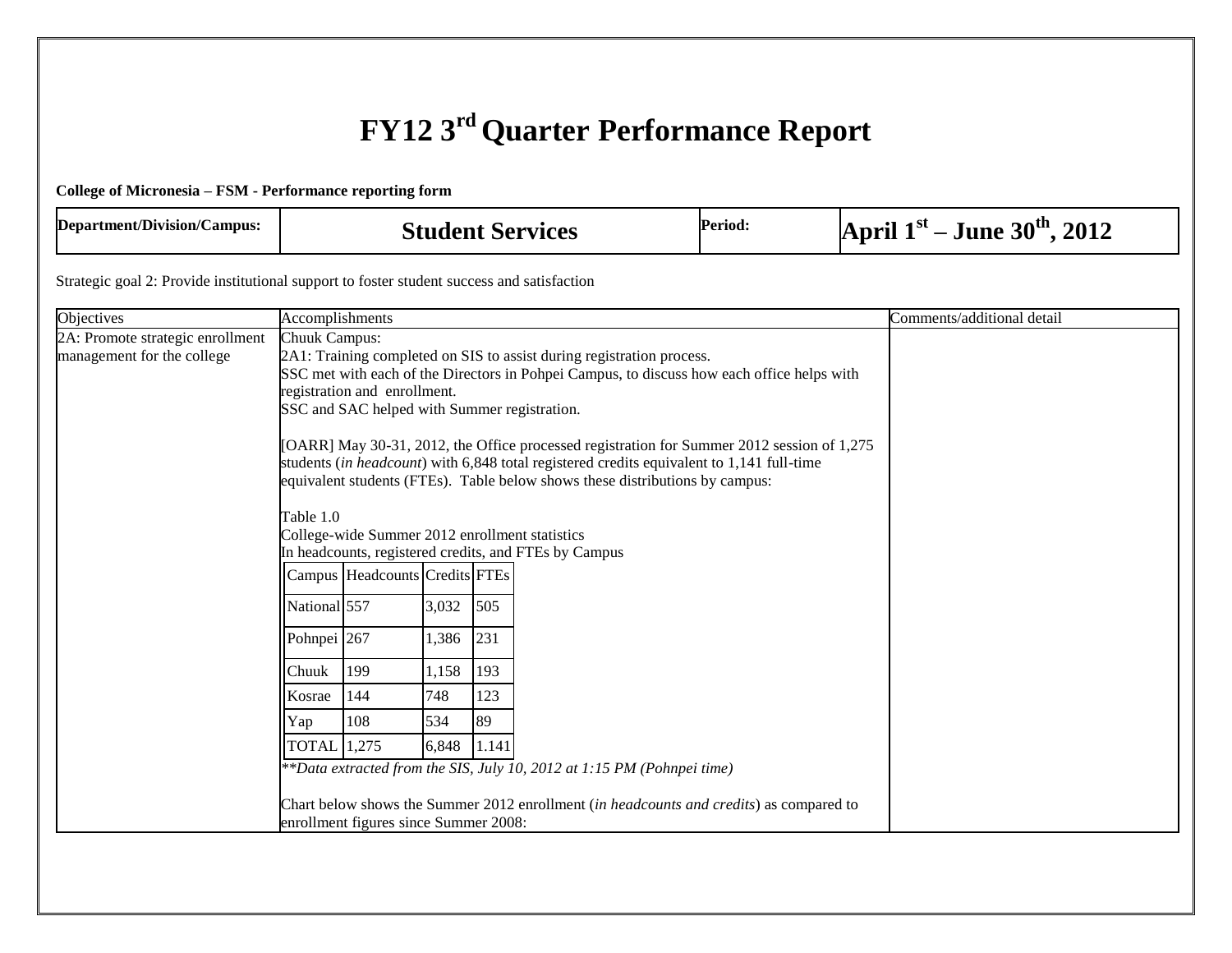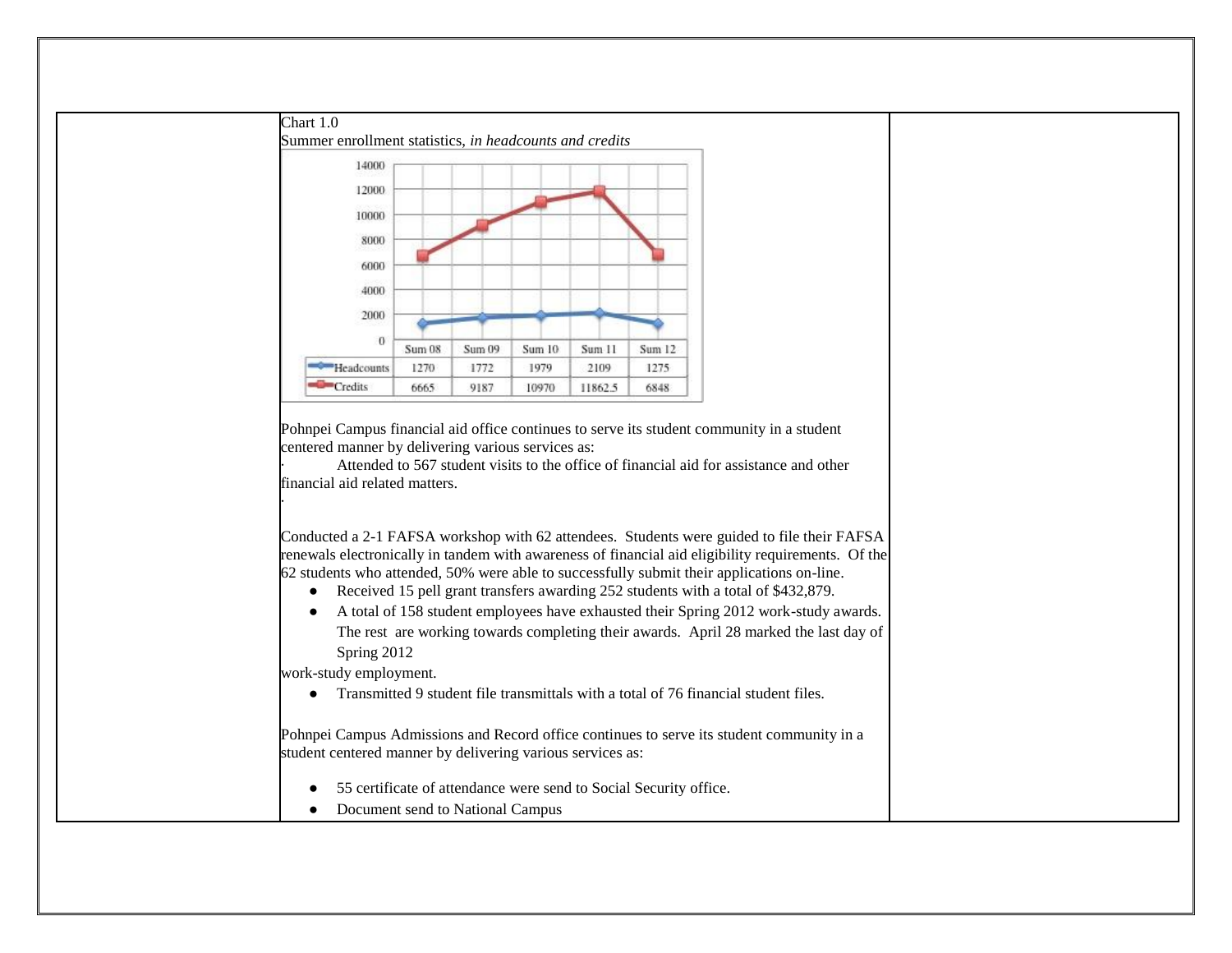| 11 Transcript request<br>$\circ$<br>15 Re Admissions Application<br>$\circ$<br>04 Second Degree Application<br>$\circ$<br>Spring 2012 grades for 125 course sections have been encoded into the SIS on May 09,<br>2012<br>450 Admission packages were send out to both 2012.3 Certificate and ACE bound<br>students<br>289 Admissions Documents received for 2012.3 Semester<br>2B: Become more student-centered Chuuk Campus:<br>in the development of specific<br>2B1: Launching of SBA Pilot program-introduced to MNGMNT Council<br>2B2: Peer Guides recruitment launched - students sign-up sheet circulated<br>college system policies and |
|--------------------------------------------------------------------------------------------------------------------------------------------------------------------------------------------------------------------------------------------------------------------------------------------------------------------------------------------------------------------------------------------------------------------------------------------------------------------------------------------------------------------------------------------------------------------------------------------------------------------------------------------------|
|                                                                                                                                                                                                                                                                                                                                                                                                                                                                                                                                                                                                                                                  |
|                                                                                                                                                                                                                                                                                                                                                                                                                                                                                                                                                                                                                                                  |
|                                                                                                                                                                                                                                                                                                                                                                                                                                                                                                                                                                                                                                                  |
|                                                                                                                                                                                                                                                                                                                                                                                                                                                                                                                                                                                                                                                  |
|                                                                                                                                                                                                                                                                                                                                                                                                                                                                                                                                                                                                                                                  |
|                                                                                                                                                                                                                                                                                                                                                                                                                                                                                                                                                                                                                                                  |
|                                                                                                                                                                                                                                                                                                                                                                                                                                                                                                                                                                                                                                                  |
|                                                                                                                                                                                                                                                                                                                                                                                                                                                                                                                                                                                                                                                  |
|                                                                                                                                                                                                                                                                                                                                                                                                                                                                                                                                                                                                                                                  |
|                                                                                                                                                                                                                                                                                                                                                                                                                                                                                                                                                                                                                                                  |
|                                                                                                                                                                                                                                                                                                                                                                                                                                                                                                                                                                                                                                                  |
|                                                                                                                                                                                                                                                                                                                                                                                                                                                                                                                                                                                                                                                  |
| SSC talked with each of the Directors in Pohpei about how Chuuk can help its students<br>procedures                                                                                                                                                                                                                                                                                                                                                                                                                                                                                                                                              |
| <b>FAO Chuuk</b>                                                                                                                                                                                                                                                                                                                                                                                                                                                                                                                                                                                                                                 |
| )-assist students with withdrawal policy, procedures and process course withdrawals-7                                                                                                                                                                                                                                                                                                                                                                                                                                                                                                                                                            |
| b)-certification of enrollment -7                                                                                                                                                                                                                                                                                                                                                                                                                                                                                                                                                                                                                |
| c)-assist students with class schedules-14                                                                                                                                                                                                                                                                                                                                                                                                                                                                                                                                                                                                       |
| d)-transcript requests-                                                                                                                                                                                                                                                                                                                                                                                                                                                                                                                                                                                                                          |
|                                                                                                                                                                                                                                                                                                                                                                                                                                                                                                                                                                                                                                                  |
| e)-completion status                                                                                                                                                                                                                                                                                                                                                                                                                                                                                                                                                                                                                             |
| f)-assist students with their grades- 9                                                                                                                                                                                                                                                                                                                                                                                                                                                                                                                                                                                                          |
| $g$ )-IDP-11                                                                                                                                                                                                                                                                                                                                                                                                                                                                                                                                                                                                                                     |
| h) assist students                                                                                                                                                                                                                                                                                                                                                                                                                                                                                                                                                                                                                               |
| w/status.                                                                                                                                                                                                                                                                                                                                                                                                                                                                                                                                                                                                                                        |
| i) request duplicate degree                                                                                                                                                                                                                                                                                                                                                                                                                                                                                                                                                                                                                      |
| j)-other OAR                                                                                                                                                                                                                                                                                                                                                                                                                                                                                                                                                                                                                                     |
| assistance. May Statistic:                                                                                                                                                                                                                                                                                                                                                                                                                                                                                                                                                                                                                       |
| <b>IDP-13</b>                                                                                                                                                                                                                                                                                                                                                                                                                                                                                                                                                                                                                                    |
| Transcript Requests & Transcript follow up-13<br>Class schedules-23                                                                                                                                                                                                                                                                                                                                                                                                                                                                                                                                                                              |
| Semester Grades-74                                                                                                                                                                                                                                                                                                                                                                                                                                                                                                                                                                                                                               |
| New applications and Re-admissions-23                                                                                                                                                                                                                                                                                                                                                                                                                                                                                                                                                                                                            |
| COMET inquiries-6                                                                                                                                                                                                                                                                                                                                                                                                                                                                                                                                                                                                                                |
| June Statistic:                                                                                                                                                                                                                                                                                                                                                                                                                                                                                                                                                                                                                                  |
| Class Schedules-18                                                                                                                                                                                                                                                                                                                                                                                                                                                                                                                                                                                                                               |
| Semester grades-49                                                                                                                                                                                                                                                                                                                                                                                                                                                                                                                                                                                                                               |
| Degree/diploma inquiries- 9                                                                                                                                                                                                                                                                                                                                                                                                                                                                                                                                                                                                                      |
| <b>Graduation Application-7</b>                                                                                                                                                                                                                                                                                                                                                                                                                                                                                                                                                                                                                  |
| <b>IDP-20</b>                                                                                                                                                                                                                                                                                                                                                                                                                                                                                                                                                                                                                                    |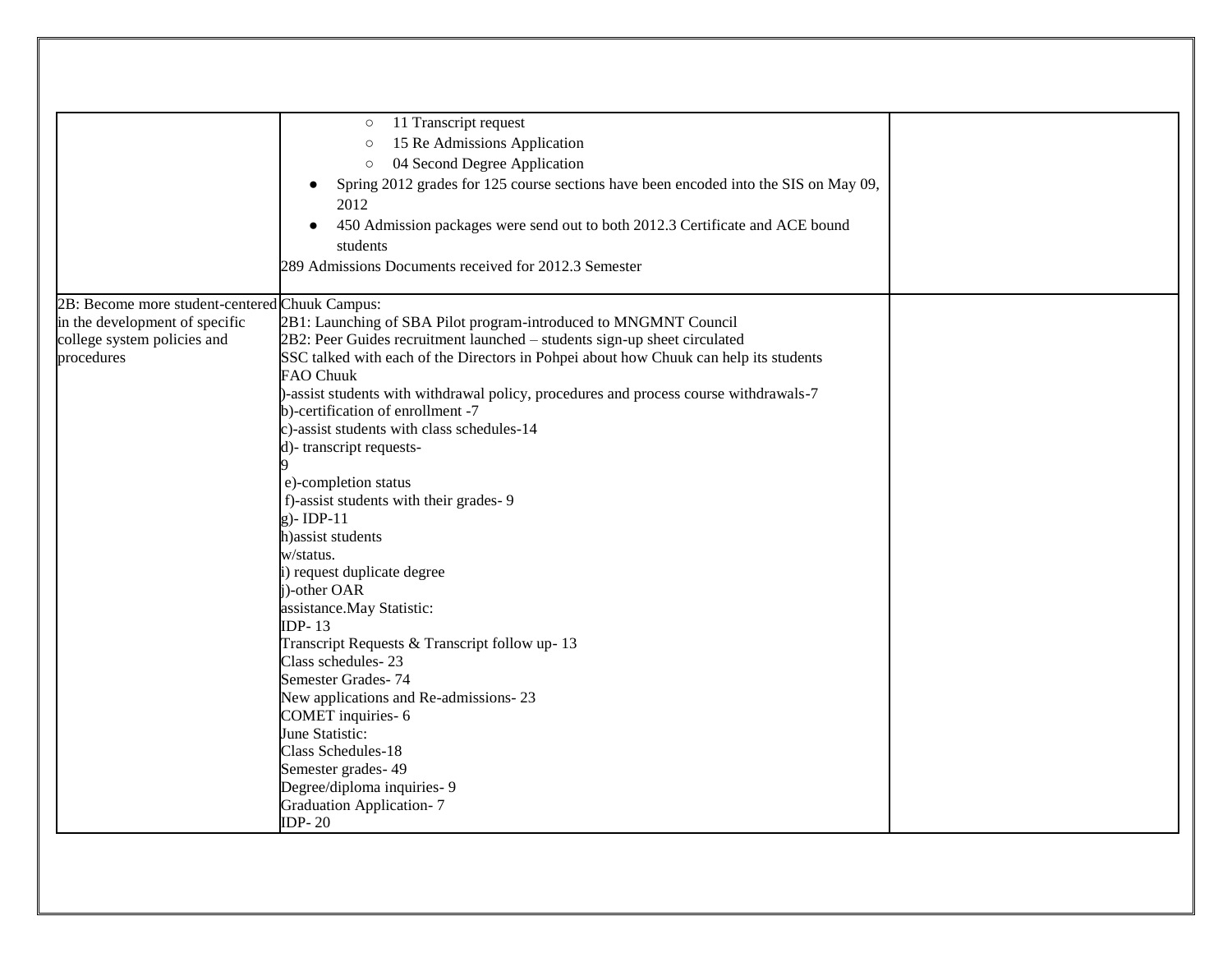| New Admission applications & Re-admission applications-7                                                                     |  |
|------------------------------------------------------------------------------------------------------------------------------|--|
| Verification letters-8                                                                                                       |  |
| Promissory notes-10                                                                                                          |  |
|                                                                                                                              |  |
| Chuuk Campus SAO:                                                                                                            |  |
| 2B1: Staff Development day, suggested that S.A.O maintains evidence of activity: successful                                  |  |
| compilation of activity reports (e.g. photos, notes $\&$ minutes) from Jan 2011- March 2012.                                 |  |
| Submitted to S.S.C to post or forward to COM community.                                                                      |  |
| 2B2: Collaborative effort by S.A.C, S.S.C, I.C. and instructors to encourage student to prioritize                           |  |
| academic progress rather than sports.                                                                                        |  |
| 2b3: Conduct communications survey to around 170 students                                                                    |  |
|                                                                                                                              |  |
| SSC Jeff Arnold - co chaired the planning, implementation and completion of for National                                     |  |
| Campus and Pohnpei CampusFounding                                                                                            |  |
| Day 2012 encompassed:                                                                                                        |  |
| <b>Team Sports Competitions</b>                                                                                              |  |
| Fundraising and Coronation                                                                                                   |  |
| 3.<br>Founding Day Track and Field                                                                                           |  |
|                                                                                                                              |  |
| More than 1,000 students involved either directly or indirectly in both of the fundraising and                               |  |
| sports activities.                                                                                                           |  |
|                                                                                                                              |  |
| Students were able to demonstrate their TEAM WORK Spirit                                                                     |  |
| Students raised more than \$25,000 for the College Endowment.                                                                |  |
| Students promoted the College in the community at large<br>3.                                                                |  |
|                                                                                                                              |  |
| SSC Jeff Arnold – represented Pohnpei Campus Student Services on the Student Life Working                                    |  |
| Group. The Working Group's initial object is to come up with a schedule of activities for school                             |  |
| year 2012-13. The contents of the plan are complete awaiting consent and approval from the<br>executives before publication. |  |
|                                                                                                                              |  |
| SSC Jeff Arnold – by appointment joined and completed a portion of school year recruitment                                   |  |
| 2012-13. Please see report as follows:                                                                                       |  |
|                                                                                                                              |  |
| Name and Number of Schools Included in the Recruitment Trip                                                                  |  |
|                                                                                                                              |  |
| Weno High School                                                                                                             |  |
| Pentecostal High School                                                                                                      |  |
| Chuuk High School                                                                                                            |  |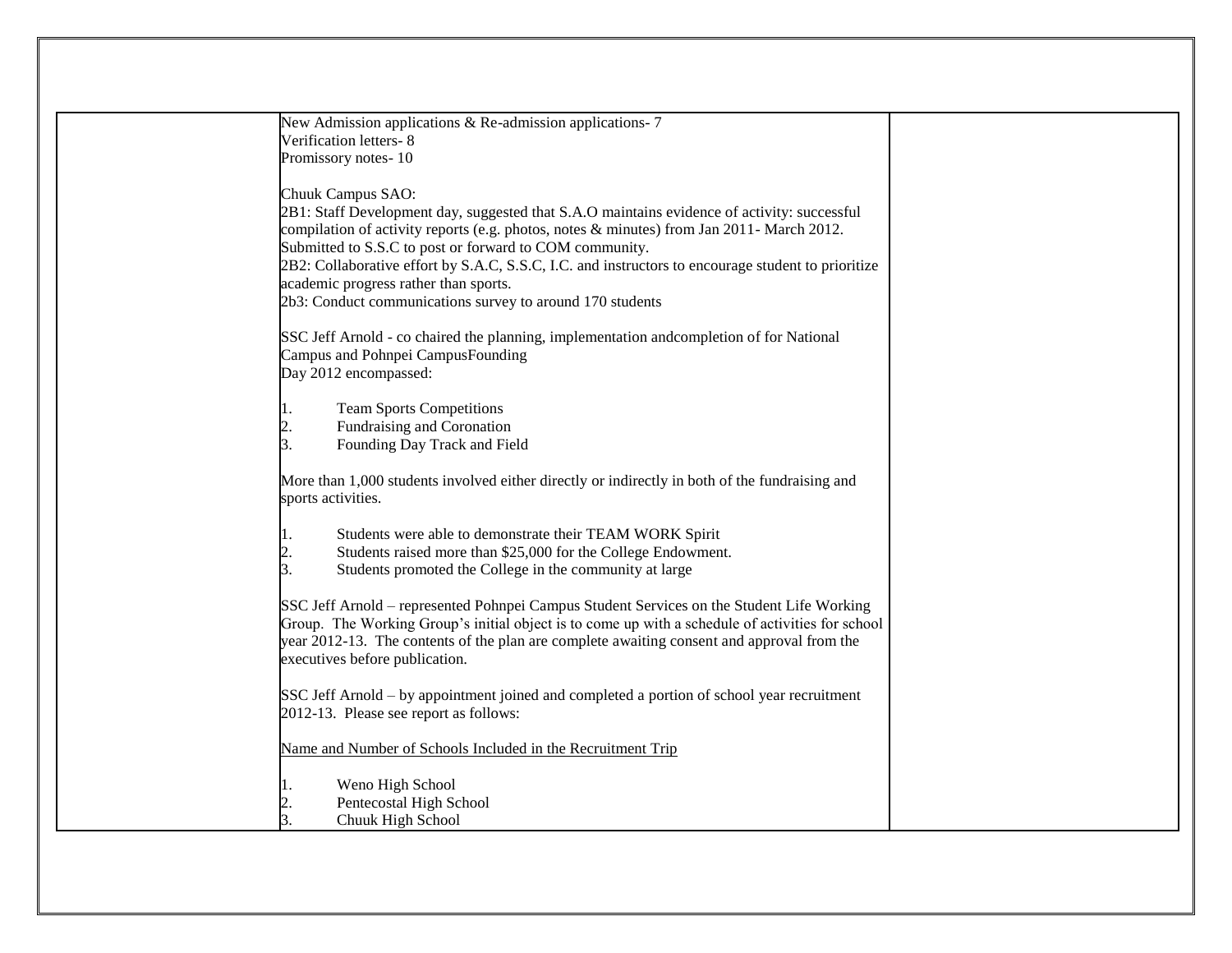| Xavier High School<br>4.                                 |  |
|----------------------------------------------------------|--|
| Mizpah High School<br>5.                                 |  |
| SDA High School in Chuuk<br>б.                           |  |
| Saramen High School                                      |  |
| Berea High School                                        |  |
| Yap High School<br>9.                                    |  |
| SDA High School in Yap<br>10.                            |  |
| Name and Titles of Persons in Contact                    |  |
| Mariano Marcus, Chuuk Campus Director                    |  |
| Kind Kanto Chuuk, Campus Academic Coordinator            |  |
| 2.<br>Xavier High School Principal Martin Carl<br>3.     |  |
| Weno High School Vice Principal Lucina Lukas             |  |
| 4.<br>Saramen Chuuk Principal Wayne Olap<br>5.           |  |
| SDA Principal Walter John<br>6.                          |  |
| Berea Principal Eddie Beyond<br>7.                       |  |
| Mizpah Counselor Cindy Killion<br>8.                     |  |
| Lourdes Roboman Yap Campus Director                      |  |
| 10. Cecilia Dibay Yap Campus Student Service Coordinator |  |
|                                                          |  |
| Number of Potential Students and Category Level          |  |
|                                                          |  |
| <b>DEGREE</b>                                            |  |
| 67<br>High Schools in Chuuk                              |  |
| 47<br>High Schools in Yap                                |  |
| Total<br>114                                             |  |
|                                                          |  |
| <b>ACE</b>                                               |  |
| High Schools in Chuuk<br>59                              |  |
| 40<br>High Schools in Yap                                |  |
| Total<br>99                                              |  |
|                                                          |  |
| <b>CERTIFICATE</b><br>3.                                 |  |
| 139<br>High Schools in Chuuk                             |  |
| High Schools in Yap<br>42                                |  |
| Total<br>181                                             |  |
|                                                          |  |
|                                                          |  |
| <b>Issues Gathered</b>                                   |  |
|                                                          |  |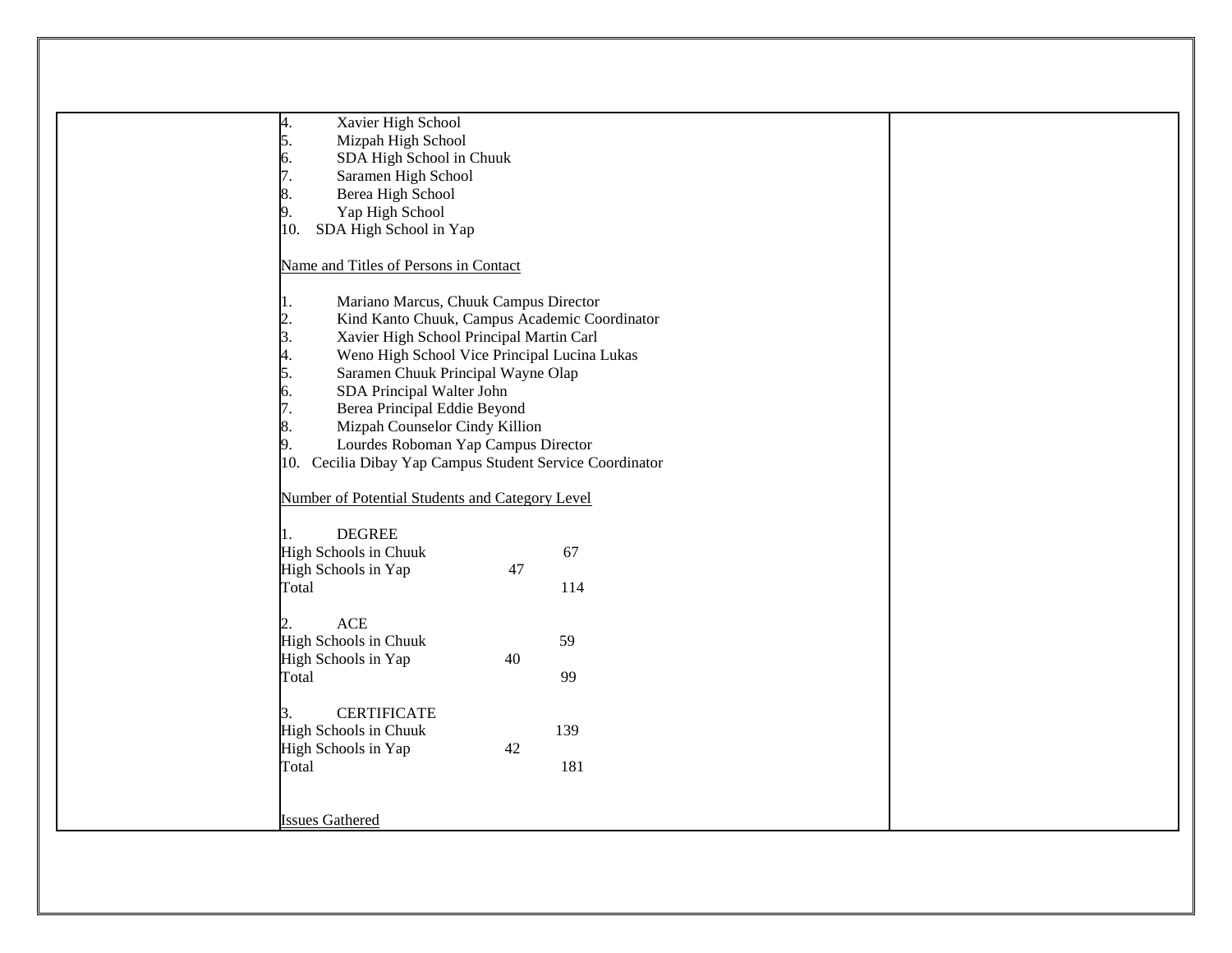| ı.<br>3.        | A student who passed the COMET in 2011 when he was in Junior Year wanted to know<br>if he can use his score for admission to the upcoming School Year in Fall 2012.<br>The timing of the COMET Release is too late some schools either having their final<br>exams or are already out for the summer when COMET information reaches them.<br>The College needs to have some verbal narrative of the COMET scores to help readers<br>understand the stats.<br>Financial Aid needs to clarify that although Year Round Pell Grant is no longer in<br>effect, new students and (active students who have not used up their current awards) may apply |  |
|-----------------|---------------------------------------------------------------------------------------------------------------------------------------------------------------------------------------------------------------------------------------------------------------------------------------------------------------------------------------------------------------------------------------------------------------------------------------------------------------------------------------------------------------------------------------------------------------------------------------------------------------------------------------------------|--|
|                 | for Pell Grant award this summer.                                                                                                                                                                                                                                                                                                                                                                                                                                                                                                                                                                                                                 |  |
| <u>Outcomes</u> |                                                                                                                                                                                                                                                                                                                                                                                                                                                                                                                                                                                                                                                   |  |
|                 |                                                                                                                                                                                                                                                                                                                                                                                                                                                                                                                                                                                                                                                   |  |
|                 | Students, who are degree bound, demonstrate their interests to attend College of                                                                                                                                                                                                                                                                                                                                                                                                                                                                                                                                                                  |  |
|                 | Micronesia-FSM at the National Campus.                                                                                                                                                                                                                                                                                                                                                                                                                                                                                                                                                                                                            |  |
|                 | Students in all entry levels will be able to complete the application process to COM-                                                                                                                                                                                                                                                                                                                                                                                                                                                                                                                                                             |  |
|                 | FSM on their own.                                                                                                                                                                                                                                                                                                                                                                                                                                                                                                                                                                                                                                 |  |
| 3.              | Students can distinguish their level of acceptance                                                                                                                                                                                                                                                                                                                                                                                                                                                                                                                                                                                                |  |
|                 | Students, who are certificate bound, will register for the appropriate courses to prepare                                                                                                                                                                                                                                                                                                                                                                                                                                                                                                                                                         |  |
|                 | them to retake the COMET to upgrade their entry level to the College of Micronesia-FSM.                                                                                                                                                                                                                                                                                                                                                                                                                                                                                                                                                           |  |
| 5.              | Students can identify their majors available at the College of Micronesia-FSM.                                                                                                                                                                                                                                                                                                                                                                                                                                                                                                                                                                    |  |
| 6.              | Students can identify personnel contacts of their                                                                                                                                                                                                                                                                                                                                                                                                                                                                                                                                                                                                 |  |
| $\beta$ .       | Participation in the Registration for Summer 2012                                                                                                                                                                                                                                                                                                                                                                                                                                                                                                                                                                                                 |  |
| 4.              | Participation in the Early Fall 2012 Registration                                                                                                                                                                                                                                                                                                                                                                                                                                                                                                                                                                                                 |  |
| 5.              | Recruitment and Training of Peer Guides                                                                                                                                                                                                                                                                                                                                                                                                                                                                                                                                                                                                           |  |
| 6.              | Development of Students Orientation Plan                                                                                                                                                                                                                                                                                                                                                                                                                                                                                                                                                                                                          |  |
| 7.              | Development of Parents Orientation Plan                                                                                                                                                                                                                                                                                                                                                                                                                                                                                                                                                                                                           |  |
| 8.              | Development of Pohnpei Campus Calendar of Activities Plan                                                                                                                                                                                                                                                                                                                                                                                                                                                                                                                                                                                         |  |
|                 | SSC Jeff Arnold – chaired a Working Group of Pohnpei Campus faculty, staff and student                                                                                                                                                                                                                                                                                                                                                                                                                                                                                                                                                            |  |
|                 | officers called Prep Committee for School-Year 2012-13. The Working Group has met on a                                                                                                                                                                                                                                                                                                                                                                                                                                                                                                                                                            |  |
|                 | weekly basis since April and will continue to meet until August. Activities covered within the                                                                                                                                                                                                                                                                                                                                                                                                                                                                                                                                                    |  |
|                 | third quarter (April-June) as well as a portion of the upcoming fourth quarter (July-August):                                                                                                                                                                                                                                                                                                                                                                                                                                                                                                                                                     |  |
|                 |                                                                                                                                                                                                                                                                                                                                                                                                                                                                                                                                                                                                                                                   |  |
| μ.              | Pohnpei High School Recruitment and Admission Processes                                                                                                                                                                                                                                                                                                                                                                                                                                                                                                                                                                                           |  |
| 2.              | Logistics of Graduation Activities - End of Spring 2012                                                                                                                                                                                                                                                                                                                                                                                                                                                                                                                                                                                           |  |
| 3.              | Participation in the Registration for Summer 2012                                                                                                                                                                                                                                                                                                                                                                                                                                                                                                                                                                                                 |  |
| 4.              | Participation in the Early Fall 2012 Registration                                                                                                                                                                                                                                                                                                                                                                                                                                                                                                                                                                                                 |  |
| 5.              | Recruitment and Training of Peer Guides                                                                                                                                                                                                                                                                                                                                                                                                                                                                                                                                                                                                           |  |
| 6.              | Development of Students Orientation Plan                                                                                                                                                                                                                                                                                                                                                                                                                                                                                                                                                                                                          |  |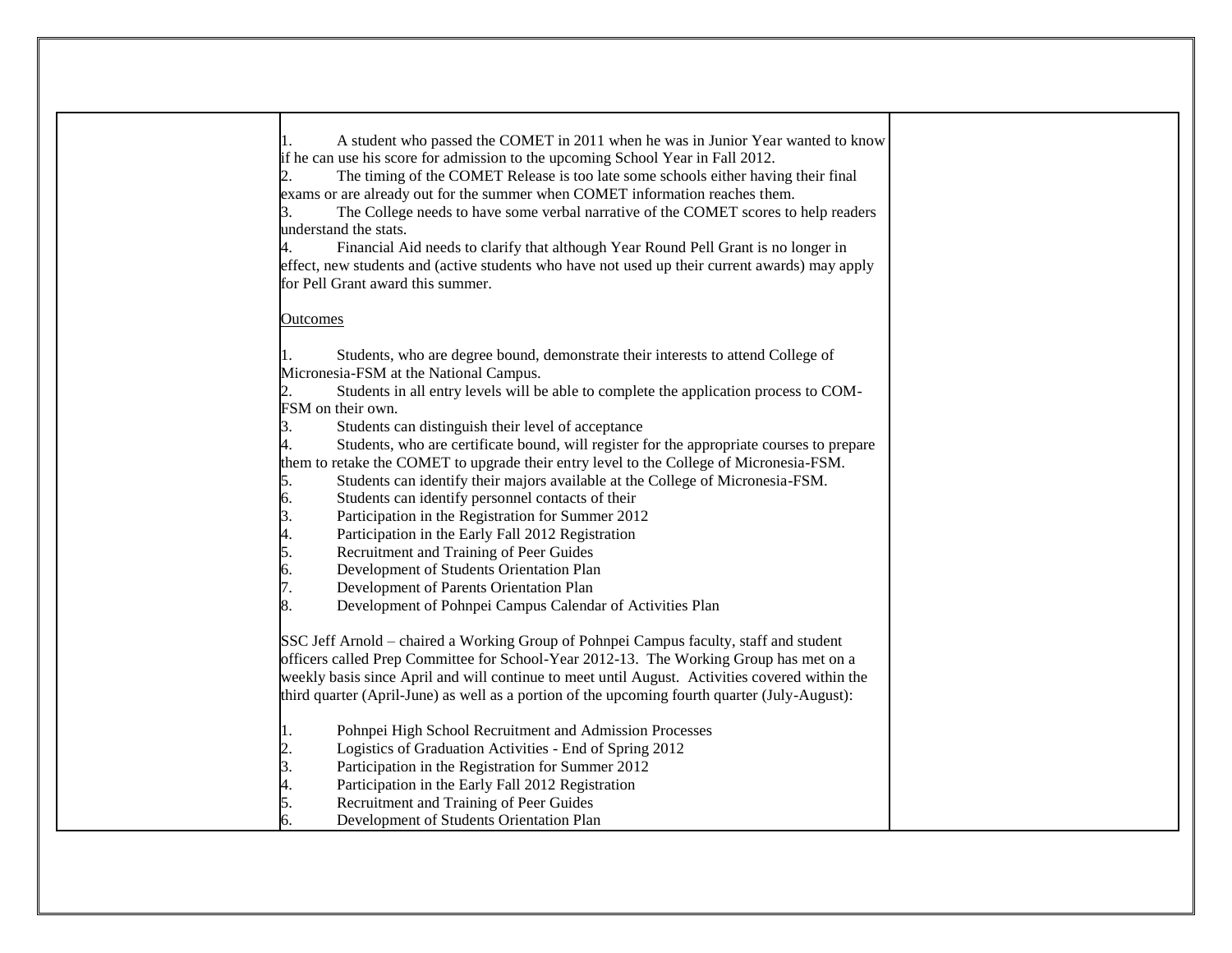| Development of Parents Orientation Plan                                                        |  |
|------------------------------------------------------------------------------------------------|--|
| Development of Pohnpei Campus Calendar of Activities Plan<br>8.                                |  |
|                                                                                                |  |
|                                                                                                |  |
| Director, Student Life:                                                                        |  |
|                                                                                                |  |
| 1. Continued to chair and work with the Student Life Advisory Council and all                  |  |
| Campuses/Departments which resulted in producing the draft of the first Student Life Plan.     |  |
|                                                                                                |  |
| 2. Continued to attend Student Service Management Team Meetings.                               |  |
| 3. Attended the First Joint Meeting among the President, Council of Chairs, Cabinets and       |  |
| Directors.                                                                                     |  |
|                                                                                                |  |
| 4. Chaired number of Student Life Staff Meetings which resulted in information sharing and     |  |
| updates.                                                                                       |  |
|                                                                                                |  |
| 5. Received and attended to citations on violations of policies on campus.                     |  |
|                                                                                                |  |
| 6. Attended the First Emergency Simulation Excercise.                                          |  |
|                                                                                                |  |
| 7. Conducted number of Dorm Inspections with Student Life Staff and Dorm Staff.                |  |
|                                                                                                |  |
| 8. Attended a Peer Advisor Workshop Planning Committee Meeting.                                |  |
|                                                                                                |  |
| admissions process                                                                             |  |
|                                                                                                |  |
| <b>Additional Activities</b>                                                                   |  |
|                                                                                                |  |
| Ketner Kenneth and Jeffrey Arnold attended Chuuk Campus Communication Workshop                 |  |
| Jeffrey Arnold had a follow up meeting with Chuuk Campus Director Mariano Marcus               |  |
| and Academic Coordinator Kind Kanto about a possible special summer program for a group of     |  |
| 30+ graduating seniors strategically selected by Director of OARR to retake the COMET.         |  |
| Ketner Kenneth hand delivered checks and critical documents carried from National              |  |
| Campus Business Office to both Chuuk and Yap Campuses.                                         |  |
|                                                                                                |  |
| SSC Jeff Arnold – chaired a Working Group of Pohnpei Campus faculty, staff and student         |  |
|                                                                                                |  |
| officers called Prep Committee for School-Year 2012-13. The Working Group has met on a         |  |
| weekly basis since April and will continue to meet until August. Activities covered within the |  |
| third quarter (April-June) as well as a portion of the upcoming fourth quarter (July-August):  |  |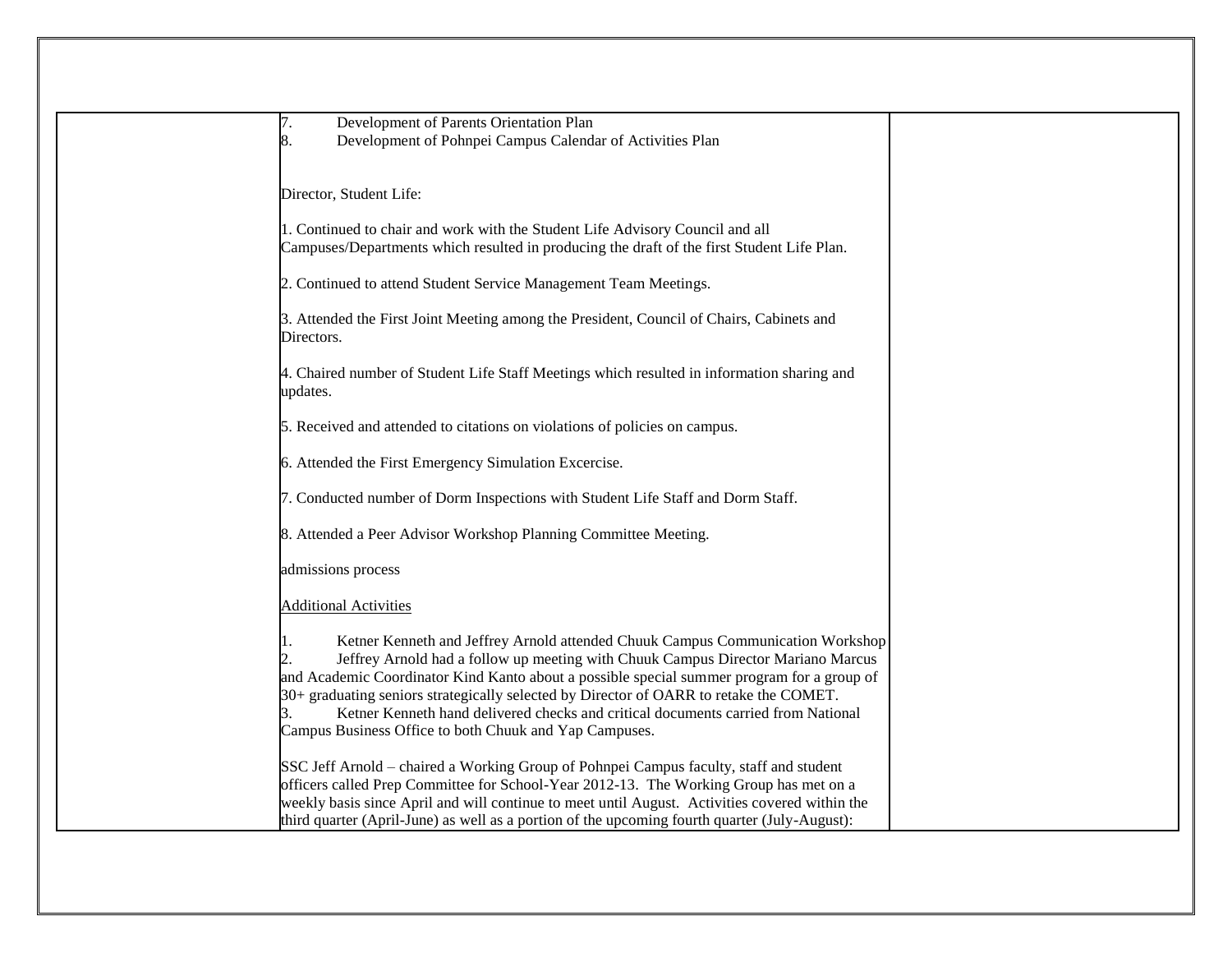| Pohnpei High School Recruitment and Admission Processes<br>Logistics of Graduation Activities - End of Spring 20129. Participated in the<br>presentation of Student Life Office to the UB College Orientation visit from Kosrae and Yap. |  |
|------------------------------------------------------------------------------------------------------------------------------------------------------------------------------------------------------------------------------------------|--|
| 10. Co-Chaired and participated in the planning and organization of the Founding Day activities.                                                                                                                                         |  |
| 11. Assisted the DSO and other Clubs/Organizations in arranging for their activities.                                                                                                                                                    |  |
| 12. Initiated a New C&D Hour (Coffee & Doughnut Hour) to our dorm students which resulted<br>in the students enjoying and preventing them to go off campus for snacks.                                                                   |  |
| <b>Residence Halls</b>                                                                                                                                                                                                                   |  |
| 1. Assisted/Accompanied the Director in numbers of dorm inspection.                                                                                                                                                                      |  |
| 2. Accompanied dorm students in number of overnight trips to Nahlap Resort.                                                                                                                                                              |  |
| 3. Continued to advise dorm residents                                                                                                                                                                                                    |  |
| 4. Assisted in the securing of number of social nights conducted by dorm students and other<br>organizations.                                                                                                                            |  |
| 5. Accompanied the dorm students on their first Island Circle tour                                                                                                                                                                       |  |
| 6. Assisted in receving visitors to the dorms which include members of the Accreditation Team<br>members and also students from Japan.                                                                                                   |  |
| 7. Worked with dorm students to conduct number of general clean up of the inside and outside of<br>the dormitories.                                                                                                                      |  |
| 8. Attended number of Student Life staff meetings.                                                                                                                                                                                       |  |
| 9. Continued to monitor the rooms in the dormitories.                                                                                                                                                                                    |  |
| 10. Worked closely with the janitor to keep the dorms clean and in order.                                                                                                                                                                |  |
| <b>Sports and Recreation National Campus:</b><br>1. Continuation of the Founding Day Ball Games was the Track and Field Events and the<br>results are as Followed:                                                                       |  |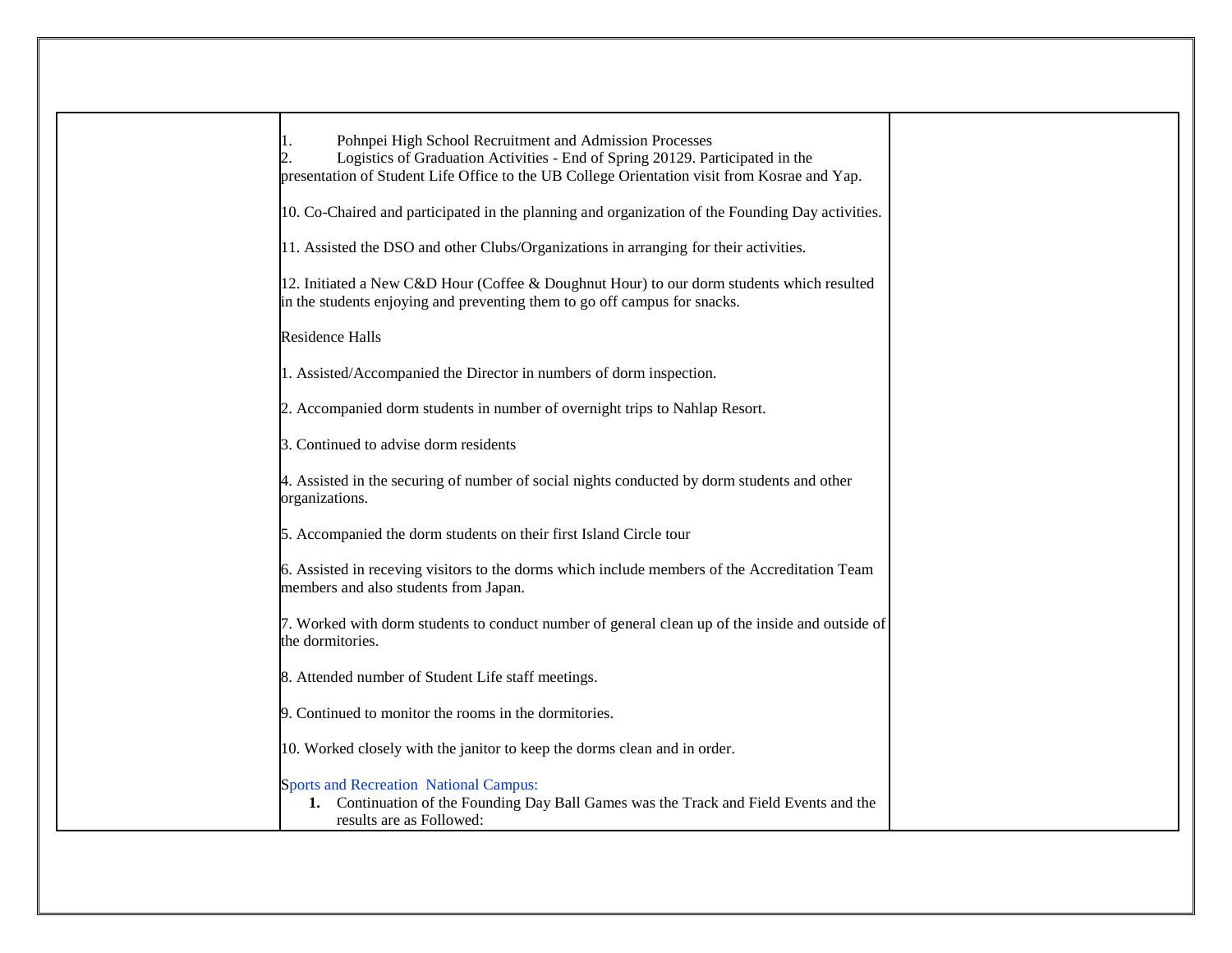| Track & Field results<br>$\bullet$                                                      |
|-----------------------------------------------------------------------------------------|
| Champions - Pohnpei Campus (PCSO)                                                       |
| 1st Runner Up - Pohnpei National (PNSO)                                                 |
| 2nd Runner Up - Chuuk (CSO)                                                             |
| 3rd Runner Up - Yap (YSO)                                                               |
| 4th Runner Up - (KSO)                                                                   |
|                                                                                         |
| * Graduation Preparation all staff were involved                                        |
| * Activities took place at the Sports Center and the staff assisted in the planning and |
| monitoring:                                                                             |
| 1. DSO Dance Night                                                                      |
| 2. Student Survey Workshop                                                              |
| 3. DSO Socialising with Bishop                                                          |
| Music Festival (PNI Nation)<br>4.                                                       |
| <b>Music Class Concert</b><br>5.                                                        |
| Faculty/Staff Incentive Award Day<br>6.                                                 |
| <b>CSP</b> Outreach Program<br>7.                                                       |
| <b>Body Fitness Fundraising</b><br>8.                                                   |
| President Workshop With Faculty/Staff<br>9.                                             |
| 10. College Graduation                                                                  |
| 11. UOG Program Assessment                                                              |
| 12. CCA Graduation                                                                      |
| 13. Music Festival (Australia Embassy)                                                  |
|                                                                                         |
| 2. Daily Statistics                                                                     |
| Game Rooms                                                                              |
| Females - 132                                                                           |
| Males - 522                                                                             |
| Weight Room                                                                             |
| Females - 35                                                                            |
| <b>Males - 180</b>                                                                      |
|                                                                                         |
|                                                                                         |
| 3. Summer Slam Kicked off                                                               |
| 3 on 3 Basketball for males<br>$\bullet$                                                |
| - 10 teams rgistered                                                                    |
| - 2 pools played a single round robin                                                   |
| - games accomplished 34                                                                 |
| 4 on 4 Volleyball for females                                                           |
| - 4 teams registered                                                                    |
|                                                                                         |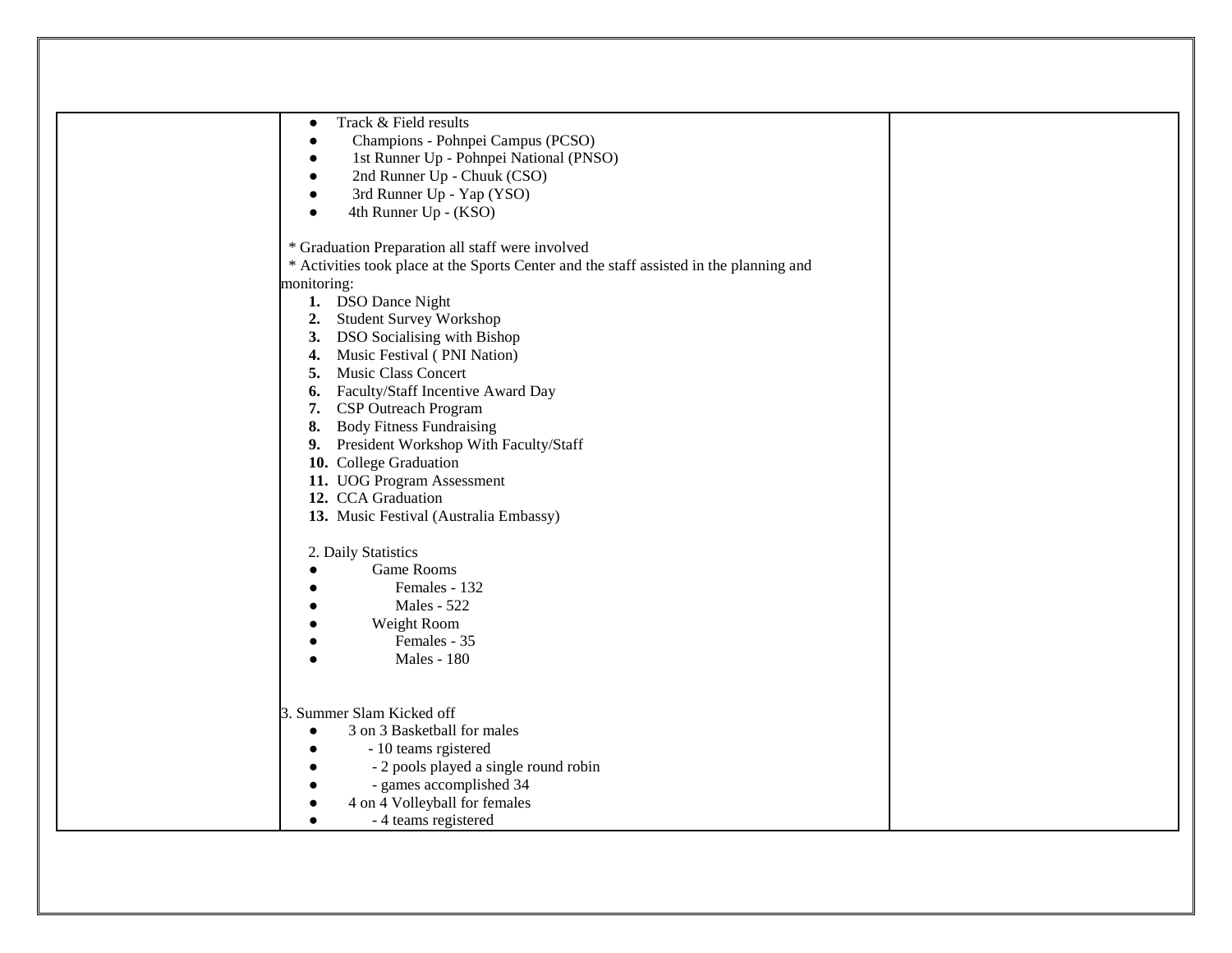|                                                           | $\bullet$                                        |                |                  |                |                |                  |     |                                                                                                                                                                                                       |
|-----------------------------------------------------------|--------------------------------------------------|----------------|------------------|----------------|----------------|------------------|-----|-------------------------------------------------------------------------------------------------------------------------------------------------------------------------------------------------------|
|                                                           |                                                  |                |                  |                |                |                  |     |                                                                                                                                                                                                       |
| 2C: Promote timely college tenure                         |                                                  |                |                  |                |                |                  |     | [OARR] The Office certified the following number of graduates for Spring 2012, system-wide:                                                                                                           |
| and graduation of students with                           | Table 2.0                                        |                |                  |                |                |                  |     |                                                                                                                                                                                                       |
| mastery of array of core learning                         | Spring 2012 Graduates                            |                |                  |                |                |                  |     |                                                                                                                                                                                                       |
| objectives, including civic-<br>mindedness and self-value | In headcount by program and campus               |                |                  |                |                |                  |     |                                                                                                                                                                                                       |
|                                                           | Campus AA AS AAS CA TYC Total                    |                |                  |                |                |                  |     |                                                                                                                                                                                                       |
|                                                           | National 60                                      |                | 40 0             |                | 12             | 29               | 141 |                                                                                                                                                                                                       |
|                                                           | Pohnpei <sup>0</sup>                             |                |                  | 9              | 13 0           |                  | 29  |                                                                                                                                                                                                       |
|                                                           | Chuuk                                            | 6              | $\boldsymbol{8}$ | $\overline{0}$ | $\overline{2}$ | $\boldsymbol{0}$ | 16  |                                                                                                                                                                                                       |
|                                                           | Kosrae                                           | $\Omega$       | $\overline{2}$   | $\overline{0}$ |                | $\boldsymbol{0}$ | 3   |                                                                                                                                                                                                       |
|                                                           | Yap                                              | $\overline{0}$ | 6                | $\overline{0}$ |                | $\boldsymbol{0}$ | 10  |                                                                                                                                                                                                       |
|                                                           | Total                                            | 66             | 60 9             |                | 31 29          |                  | 199 |                                                                                                                                                                                                       |
|                                                           |                                                  |                |                  |                |                |                  |     | $*$ Bata extracted from the SIS, July 10, 2012 at 2:07 PM (Pohnpei time)                                                                                                                              |
|                                                           |                                                  |                |                  |                |                |                  |     | In addition to the above-cited figures, two students also graduated last Spring 2012 from the                                                                                                         |
|                                                           | partnership program.                             |                |                  |                |                |                  |     | Bachelor of Arts in Elementary Education under the COM-FSM and University of Guam                                                                                                                     |
|                                                           |                                                  |                |                  |                |                |                  |     |                                                                                                                                                                                                       |
|                                                           | processed, and released the following:           |                |                  |                |                |                  |     | During the period beginning April 1, 2012, and ending June 30, 2012, the Office received,                                                                                                             |
|                                                           |                                                  |                |                  |                |                |                  |     | (a) 425 academic transcripts in support of students' applications for scholarship, employment,                                                                                                        |
|                                                           |                                                  |                |                  |                |                |                  |     | admission to other higher education institutions, and other personal purposes                                                                                                                         |
|                                                           |                                                  |                |                  |                |                |                  |     | (b) 19 certificate of attendance as required by the Office of the FSM Social Security System in                                                                                                       |
|                                                           |                                                  |                |                  |                |                |                  |     | support of students' application for scholarship and other similar forms of benefits extended;<br>(d) 34 certificate of enrollment in support of students' applications for FSM and State scholarship |
|                                                           | grants, and others.                              |                |                  |                |                |                  |     |                                                                                                                                                                                                       |
|                                                           |                                                  |                |                  |                |                |                  |     | (e) Processed 127 degrees and 56 certificates of achievement; and                                                                                                                                     |
|                                                           |                                                  |                |                  |                |                |                  |     | (f) Released 61 degrees and 33 certificates of achievements.                                                                                                                                          |
|                                                           | students in its inventory of maintained records. |                |                  |                |                |                  |     | The Office created and/or added 329 paper-files (dossiers) for new, transfer, and continuing                                                                                                          |
|                                                           |                                                  |                |                  |                |                |                  |     | The Office also received and processed: (a) 27 applications for Summer 2012 graduation, (b) 50                                                                                                        |
|                                                           |                                                  |                |                  |                |                |                  |     | applications for Summer and Fall 2012 readmission, (c) 28 applications for admissions to second                                                                                                       |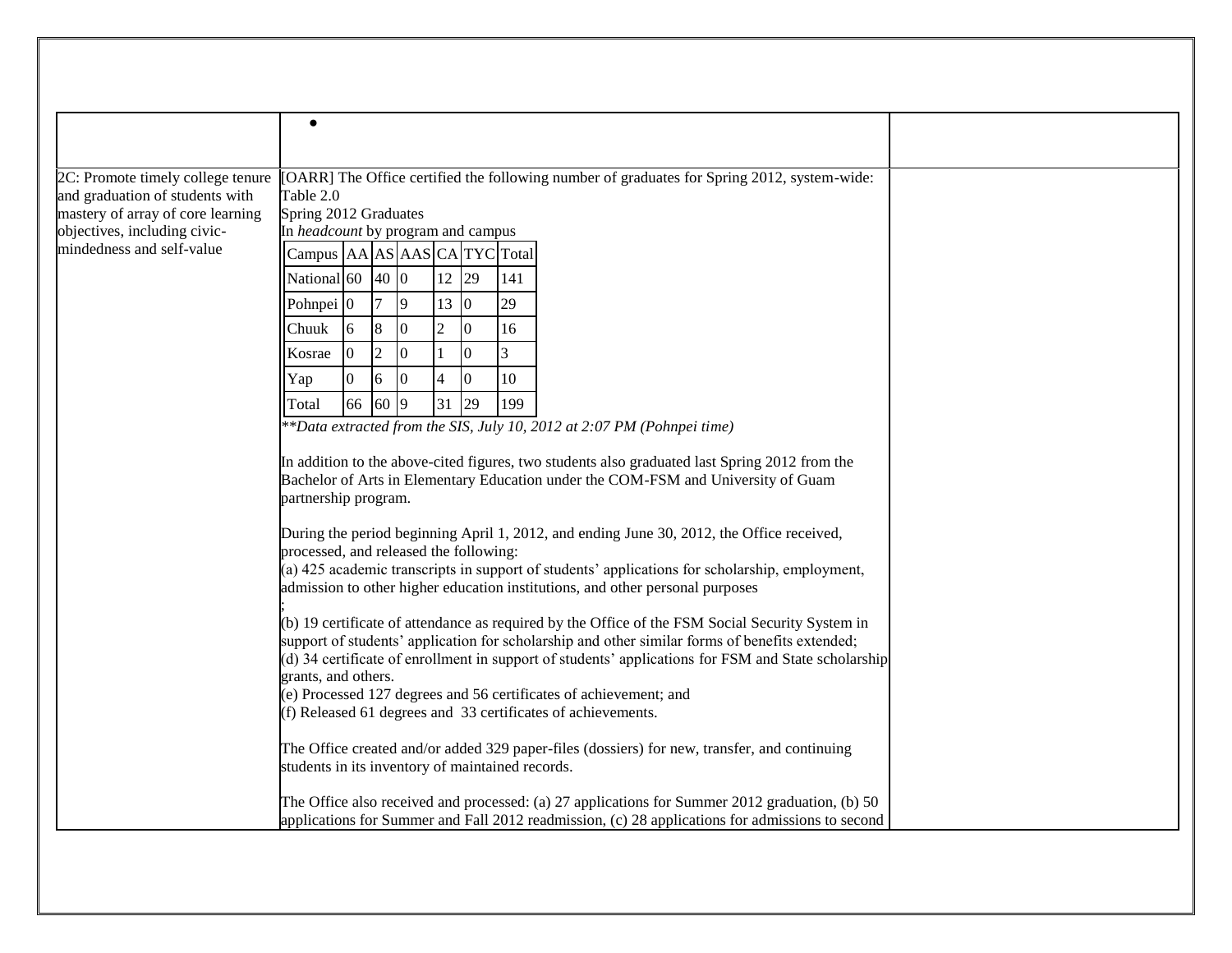|  |                                                                              |        |    |    |    | degree, and (d) 27 applications for admissions into the TYC programs, Summer and Fall 2012.                                                                                                                                                                                                                                                                                                                                                                                                                                                                                                                                                                                        |  |
|--|------------------------------------------------------------------------------|--------|----|----|----|------------------------------------------------------------------------------------------------------------------------------------------------------------------------------------------------------------------------------------------------------------------------------------------------------------------------------------------------------------------------------------------------------------------------------------------------------------------------------------------------------------------------------------------------------------------------------------------------------------------------------------------------------------------------------------|--|
|  | 27 on Rainbow Island.<br>year-round calendar of activities for all campuses. |        |    |    |    | The Office of the VPSS coordinated and facilitated preparation for the Freshmen Orientation<br>Week (Aug 6-10) in working meetings with Counseling and Peer Counseling staff. All Peer<br>Advisers and the incoming freshmen will be residing in the residence halls during the orientation<br>week. Peer Advisers will trained to do the presentations for the first year students. Additionally,<br>Peer Advisers from NC and PC will be having a Retreat and Training during the week of July 24-<br>The Office of the VPSS coordinated the on-going work of the Student Life Plan to include a                                                                                 |  |
|  |                                                                              |        |    |    |    | The Office of the VPSS coordinated the publication of the Student Handbook and Planner for<br>2012-2013 SY. It will be published and given to all the incoming first year students college wide.                                                                                                                                                                                                                                                                                                                                                                                                                                                                                   |  |
|  |                                                                              |        |    |    |    | The FSM Fisheries and Maritime Institute and Yap Campus held celebrations to make the<br>completion of students for 35 College of Micronesia-FSM students. At Yap Campus, 13 students<br>completed their studies and were hosted by the campus director, faculty and staff to a luncheon<br>on May 17, 2012. Vice President for Student Services Ringlen was at the luncheon to welcome<br>the graduates, faculty, parents and staff on behalf of the COM-FSM President.                                                                                                                                                                                                           |  |
|  | Ringlen also represented President Daisy as the keynote speaker.             |        |    |    |    | On May 18, the FSM Fisheries and Maritime Institute, held its Tenth Commencement Exercises<br>on campus. Twenty-two graduates received their certificates in areas such as engineering,<br>navigation, and fishing. Among the graduates, 20 were from Yap and 2 were from Kosrae. The<br>graduates were joined by parents, friends, family members, faculty, and staff. Vice President                                                                                                                                                                                                                                                                                             |  |
|  | Soup Kitchen for community outreach.                                         |        |    |    |    | In an effort to solicit collaboration with the college's external stakeholders, Vice President<br>Ringlen and Professor Cindy Pastor from Pohnpei Campus met with the Pastor of the<br>International Christian Fellowship Church in Kolonia to discuss the possibility of our students<br>doing service learning through the Care Ministry/Community Outreach program that the church<br>is operating, "The Soup Kitchen". The Soup Kitchen is for the less fortunate and homeless<br>people that wonder around Kolonia that may not have any food to eat. The church and the<br>college are collaborating to work with the students to volunteer their free time to assist in the |  |
|  | College Total:                                                               |        |    |    |    |                                                                                                                                                                                                                                                                                                                                                                                                                                                                                                                                                                                                                                                                                    |  |
|  |                                                                              |        |    |    |    |                                                                                                                                                                                                                                                                                                                                                                                                                                                                                                                                                                                                                                                                                    |  |
|  | April - June 2012 Pell Grant Transfer                                        |        |    |    |    |                                                                                                                                                                                                                                                                                                                                                                                                                                                                                                                                                                                                                                                                                    |  |
|  | CC                                                                           | FMI KC | PC | NC | YC |                                                                                                                                                                                                                                                                                                                                                                                                                                                                                                                                                                                                                                                                                    |  |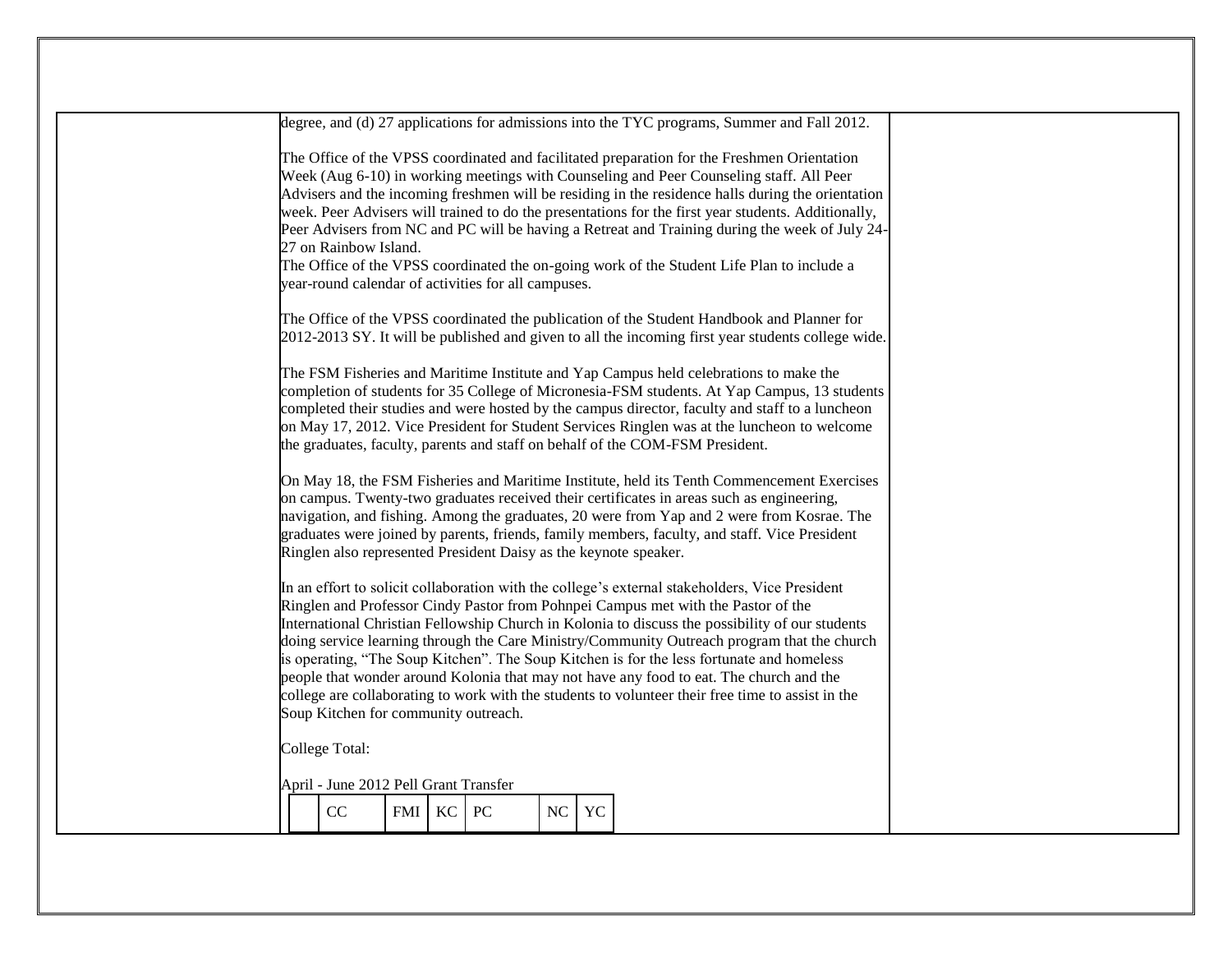| M                                                     | 213,061  |         |                 |        | \$134,520 |       |  |
|-------------------------------------------------------|----------|---------|-----------------|--------|-----------|-------|--|
| ${\bf F}$                                             |          | 233,343 |                 |        | \$594,628 |       |  |
| $\mathbf T$                                           |          | 382,970 |                 |        | 729,148   |       |  |
|                                                       |          |         |                 |        |           |       |  |
|                                                       |          |         |                 |        |           |       |  |
|                                                       |          |         |                 |        |           |       |  |
|                                                       |          |         |                 |        |           |       |  |
| College Total:<br>SEG SEOG/CWS Spring 2012 (#/Amount) |          |         |                 |        |           |       |  |
|                                                       | CC       |         | $FMI$ $KC$ $PC$ |        |           | NC YC |  |
| $\mathbf M$                                           | 14       |         |                 | 32,000 |           |       |  |
|                                                       |          |         |                 |        |           |       |  |
| $\rm F$                                               | 21       |         |                 | 30,250 |           |       |  |
| $\rm T$                                               | 35       |         |                 |        |           |       |  |
| Tutorial services April - June 2012                   |          |         |                 |        |           |       |  |
|                                                       | $\rm CC$ |         | FMI KC PC       |        | NC        | YC    |  |
| $\mathbf M$                                           | 129      |         |                 | 68     |           |       |  |
| ${\bf F}$                                             | 73       |         |                 | 129    |           |       |  |
|                                                       |          |         |                 |        |           |       |  |
| $\mathbf T$                                           | 202      |         |                 | 197    |           |       |  |
|                                                       |          |         |                 |        |           |       |  |
| College Total:                                        |          |         |                 |        |           |       |  |
| SEG SEOG/CWS Spring 2012 (#/Amount)                   |          |         |                 |        |           |       |  |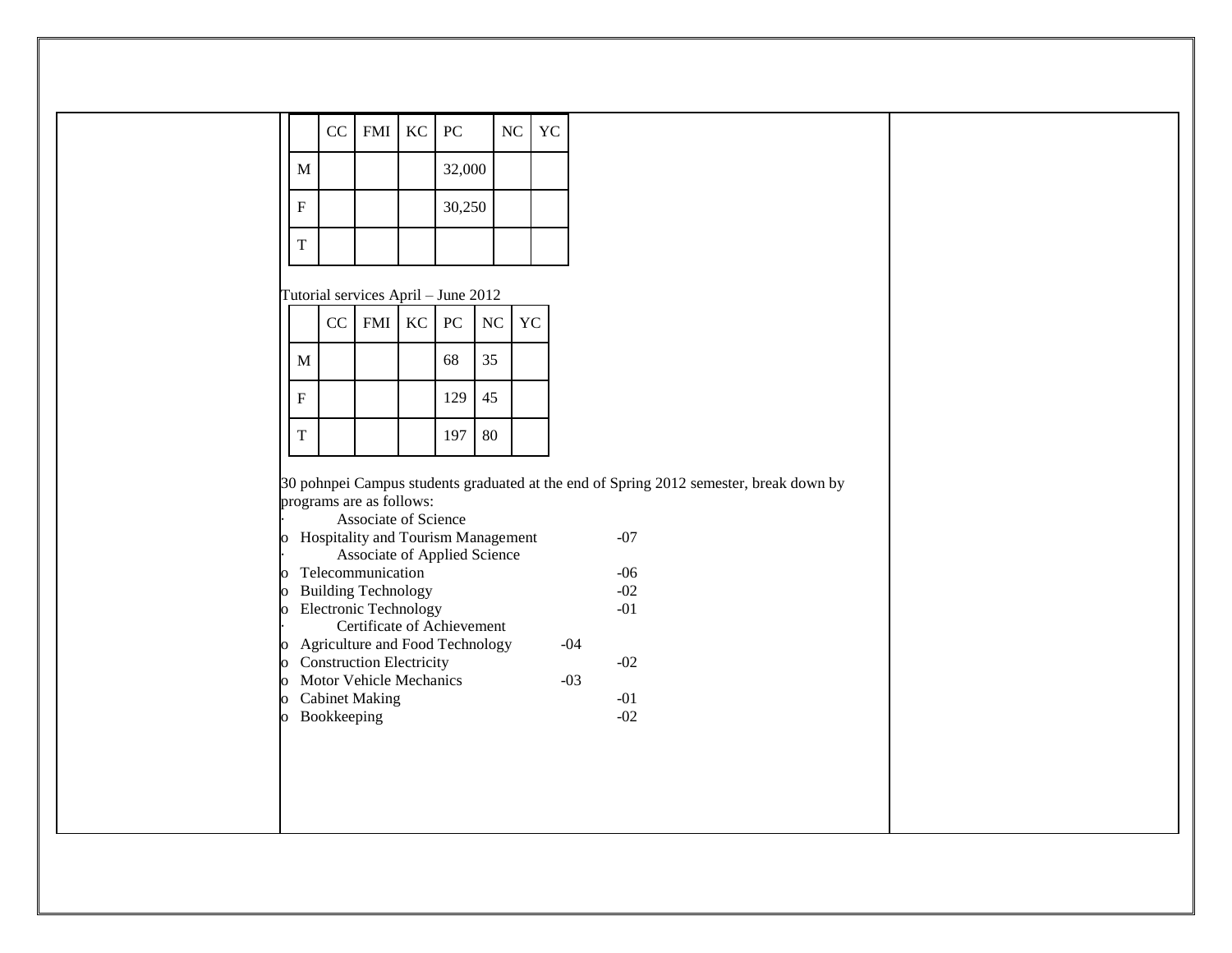2D: Develop a student-friendly campus environment that be health conscious

encourages and enables students to  $\frac{1}{4}$  students volunteered to help nurse Chuuk Campus SAO 2D: Encouraged sports members to join Health week preparation April - June 2012# Visits to Dispensaries

|    | $\Delta$ phil - Julie 2012 $\pi$ visits to Dispensa |            |       |  |       |  |  |  |
|----|-----------------------------------------------------|------------|-------|--|-------|--|--|--|
|    | CC                                                  | <b>FMI</b> | KC PC |  | NC YC |  |  |  |
|    | 279                                                 |            |       |  | 237   |  |  |  |
| F  | 406                                                 |            |       |  | 400   |  |  |  |
| lΤ | 685                                                 |            |       |  | 637   |  |  |  |

National Campus:

*Below is the breakdown of the total number of visits to the dispensary during the reporting period and the reasons for the visits:* 

Of the 637 visits taken care of during the reporting period, 54 sought treatment for the flu/cold syndrome, 65 sought treatment for minor injuries, 159 sought treatment for generalized aches/pains/headaches, 25 sought treatment for eye/ear/nose-related problems, 55 sought treatment for skin diseases/infections, 18 sought treatment for gastro-intestinal (GI) related problems, 7 sought treatment for genitor-urinary related problems, 0 Personal/Family Problem Counseling, 97 were counseled and provided information on reproductive health/family planning and other health-related problems, 26 requested usage of family planning/contraceptive methods, 4 were screened, counseled and/or referred for STIs, 6 received the seasonal influenza vaccines, 0 received the H1N1 influenza vaccines, 0 received other immunization updates. 12 were screened for non-Communicable diseases such as diabetes, hypertension and obesity etc., 2 were screened, counseled and provided information on the communicable diseases such as Leprosy, TB, Chickenpox/Herpes Zoster etc., 49 for health maintenance and/or for prophylaxes, 7 requested prescription fills/refills, 24 were referred to other health agencies and 27 were for various reasons.

In addition to taking care of the visits reported above, I also assisted in planning, coordinating and implementing the 2012 Annual COM-FSM Health Fair. The Health Fair was held on April 18, 2012 at the national campus with ted topics through community booths displays, educational presentations, healthy food preparation and aerobic exercise demonstrations, dissemination of IEC materials and others. In addition, screening activities as well as influenza immunization updates and blood typing for blood type determination were also carried out. These activities were implemented in collaboration with government and private agencies/programs including MedPharm Clinic & Pharmacy, Pacific Mission Fellowship, Island Food Community of Pohnpei, AES/CES-Land grant, Pohnpei State Public Safety and Health Service programs including the Non Communicable Disease, TB & Leprosy, STIs/HIV/AIDS, Family Planning, Maternal & Child Health, Immunization, Dental Health and Laboratory Services, Tobacco and Substance Abuse and Mental Health. Over 500 people participated in the event's activities. Of this number, 127 were screened for hypertension, 74 for diabetes, 88 for obesity and 50+ for eye/vision. Additionally, 72 people received the influenza vaccinations and 101 had blood typing for blood type determination. Results of pre/post done to measure the outcome of activities carried out, will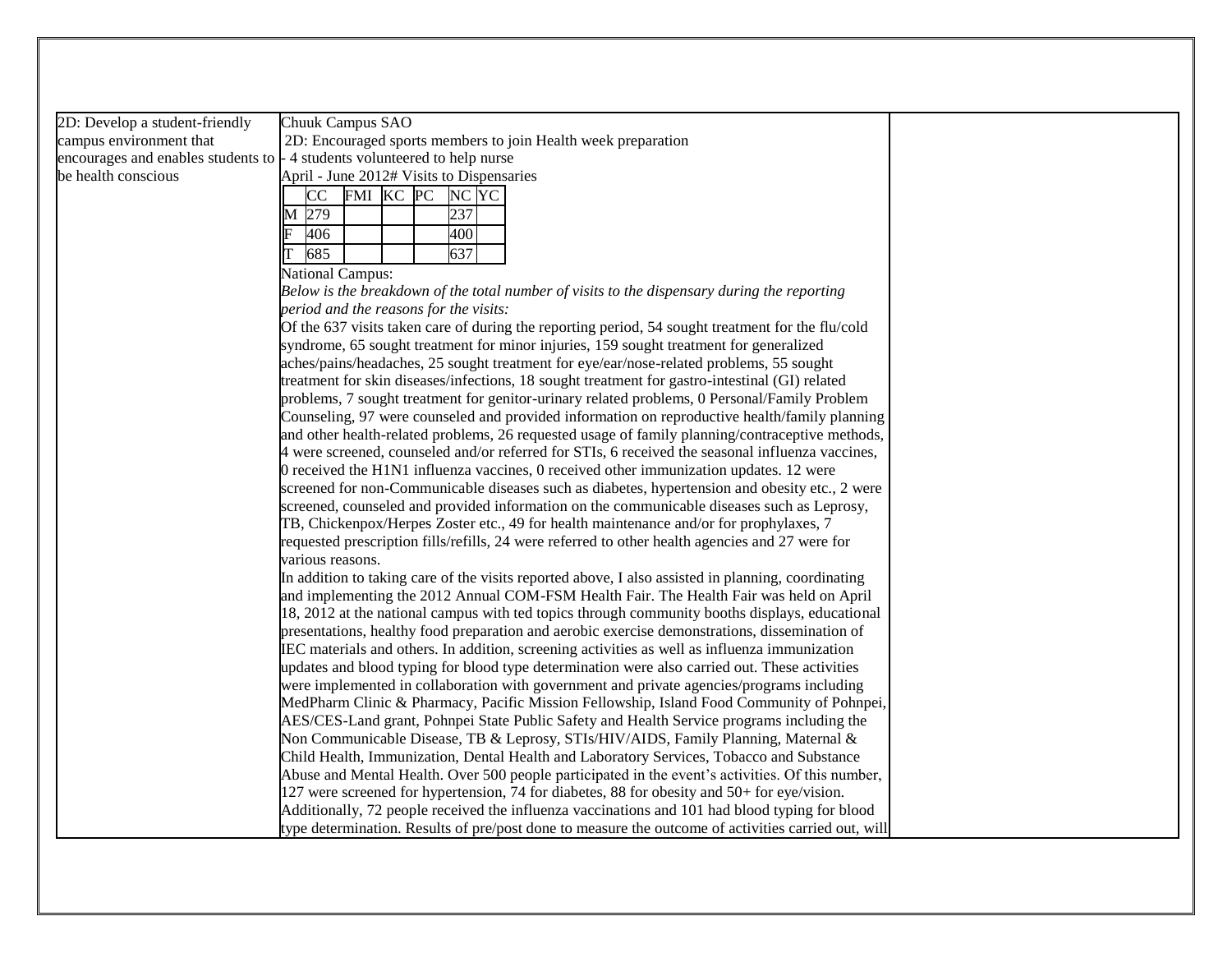| be reported in the next quarterly report.                                                                                                                                                                                                                                                                            |
|----------------------------------------------------------------------------------------------------------------------------------------------------------------------------------------------------------------------------------------------------------------------------------------------------------------------|
| Chuuk Campus Dispensery:<br>APRIL ACTIVITY REPORT:                                                                                                                                                                                                                                                                   |
| <b>CAMPUS RELATED HEALTH EVENTS FOR APRIL ACTIVITIES:</b>                                                                                                                                                                                                                                                            |
| Day 1: April 17th, 2012. "Pick & Kick Butt Competition Day"<br>Campus cleaning up day involvements of<br>8 students competitors<br>20 of staff were participated<br>32 students attended the short brief education on<br>cleaniness<br>Gender groups: Males 18 to 48 whereas Females 18 to<br>65 year olds.          |
| Day 2 April 18th, 2012 "Your Health, My Health is our concerns<br>***Performance in checking Blood sugar level, Blood pressures<br>levels, measuring weight, Eye Chart Exam. Which was assisted by Health Services Staff.                                                                                            |
| § Provided Health Education related issues/problems for abnormal<br>finding.<br>§ Provided Brochures, flyers, posters related healthy eating, etc.<br>§ 120 total participants of students, staff and faculty.<br>§ Gender group of Females 17 to 65, whereas Males of 18 to 54 year<br>olds.                        |
| Day 3:April 19th, 2012 "Go cheap, Go local & be Healthy"<br>v Display variety of healthy local food<br>v Health information on how to Eat Healthy Food provided by the quest speaker, with the<br>total participants of 85 students, staff, and faculty.<br>v Gender group Females 18 to 48, whereas Males 18 to 52. |
| Day 4: April 20th, 2012. First Sessions on: "Females risk<br>Behavior and Reproductive Health Edu."<br>SHC present on how to understand the important of performing/demons rating Breast Self                                                                                                                        |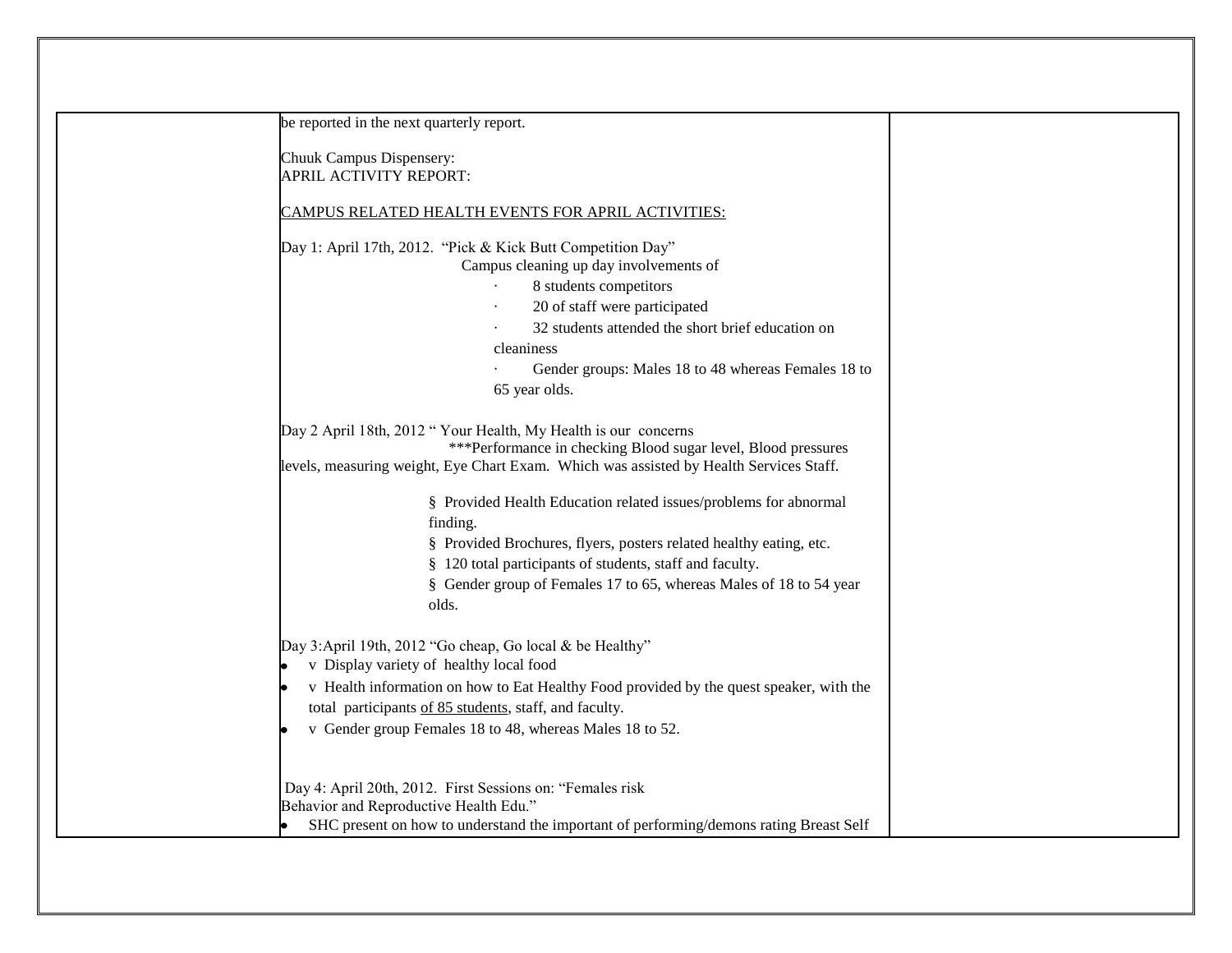| Exam, recognize/identify the sign & symptoms before its lead to Breast Cancer.                                                        |  |
|---------------------------------------------------------------------------------------------------------------------------------------|--|
| PCC present on how important, & its benefaction in Family Planning Services.                                                          |  |
| Both enhance their learning skills to be aware/ understand how to protect them self from                                              |  |
| series of issues/problems.                                                                                                            |  |
| Participant of 65 students. Gender group were 18 to 49 yr old.                                                                        |  |
| Whereas Male Risk Behavior& Reproductive Health Edu.                                                                                  |  |
| $\emptyset$ HIV/AIDS (facilitators) taught the males about how to identify their<br>$\bullet$                                         |  |
| risk factors and to prevent/protect their both selves.                                                                                |  |
|                                                                                                                                       |  |
|                                                                                                                                       |  |
| <b>MAY ACTIVITY REPORT:</b>                                                                                                           |  |
| There was not activity during May due to school end on the 3rd of this month.                                                         |  |
|                                                                                                                                       |  |
| JUNE ACTIVITY REPORT:                                                                                                                 |  |
|                                                                                                                                       |  |
| <b>CAMPUS RELATED HEALTH ACIVITY:</b>                                                                                                 |  |
| -June 14th, 2012. Presentation on INFLUENZA with the total #s of 52 clients. Participated of                                          |  |
| two staff and fifty students.                                                                                                         |  |
|                                                                                                                                       |  |
| June 27th, 2012 "Health Education on Dengue Fever" which delivered by the Health Educators,                                           |  |
| from the Chuuk Health Services with the total #s of 58 clients. Participated of two staff, three<br>faculty, and fifty four students. |  |
|                                                                                                                                       |  |
| Monthly Report for April 2012:                                                                                                        |  |
|                                                                                                                                       |  |
| 2D. DEVELOP A STUDENT-FRIENDLY CAMPUS ENVIRONMENT THAT ENCOURAGE<br>AND ENABLE STUDENTS TO BE HEALTH CONSCIOUS:                       |  |
|                                                                                                                                       |  |
| Assisted with the total numbers of 368 students, staff, and faculty regarding to minor                                                |  |
| medical illness. Others visit were health education and counseling, provide health information                                        |  |
| regarding to various health issues/ problems. Also referral to the Chuuk State Hospital, Dental,                                      |  |
| Public Health related to NCD & prenatal clinic, and private agencies for further evaluation and                                       |  |
| treatment.<br>Assisted with 12 clients regarding to Family Planning services.                                                         |  |
| Provided / Assisted with first Aid Kits to students, staff and faculty related to minor                                               |  |
| injuries.                                                                                                                             |  |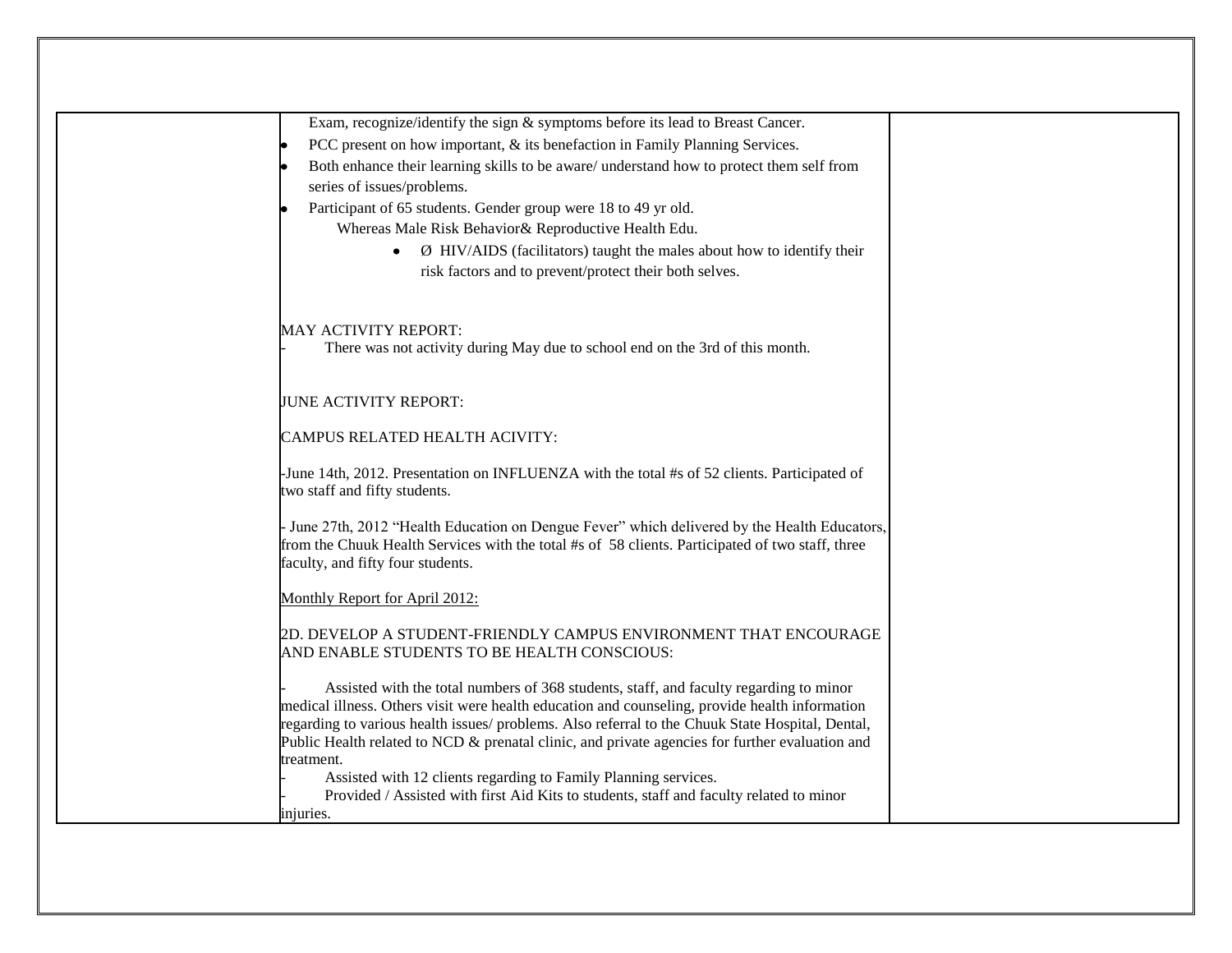| Admitted 15 students and staffs in clinical to observed and monitored their problems of<br>illness then refered them to their works/classes.<br>Provided health information regarding to students' class activities.<br>Communicated / collaborated with health educators, health professional to provide quality<br>health care services to students, as well as the community.<br>Provided / maintain inventory of new medical supplies, then communicated to National<br>vendor for returning supplies.<br>Updated office health calendar of activity for spring semester<br>4C: ENHANCE THE COLLEGE COMMUNITY'S ABILITY TO COMMUNICATE                                                                                                                                                                                |
|---------------------------------------------------------------------------------------------------------------------------------------------------------------------------------------------------------------------------------------------------------------------------------------------------------------------------------------------------------------------------------------------------------------------------------------------------------------------------------------------------------------------------------------------------------------------------------------------------------------------------------------------------------------------------------------------------------------------------------------------------------------------------------------------------------------------------|
| EFFECTIVELY:<br>Attended Student Service Meeting to discuss and share with offices objectives / strategic<br>goals, etc.<br>Attended / participated in Ad Hoc Committee regarding to an open position in Health and<br>Nutritional Agencies 111 for CRE division.<br>Communicated / collaborated with PCC, SAC to plan and organize work of activity.                                                                                                                                                                                                                                                                                                                                                                                                                                                                     |
| Monthly Report for May:<br>Provide health care services regarding to minor injuries, acute / chronic problems of<br>illness, dental complaint, referral and follow up care related to NCD, and health counseling with<br>the total #s of 131 students, staff, and faculty.<br>Assisted with 8 clients related to Family Planning Services.<br>Provided and maintained medical record, files and log sheets of students, staff, and<br>faculty.<br>Communicated with Public Health Staff due to referral clients to the NCD clinic.<br>Provided and submitted documents for office medical supplies, assessment plan for<br>Budget Fyn2013<br>Follow up meeting with one faculty related to health activity.<br>Communicated / collaborated with health staff to provide health care services to the<br>college community. |
| 5A: Provide on-going professional development of faculty and staff.<br>Attended the Master Training Development Program related to Substance Abuse and<br>Treatment. (Earned15credit hours for renewing my nursing license and a certificate of<br>completion the one week training of MTDP).                                                                                                                                                                                                                                                                                                                                                                                                                                                                                                                             |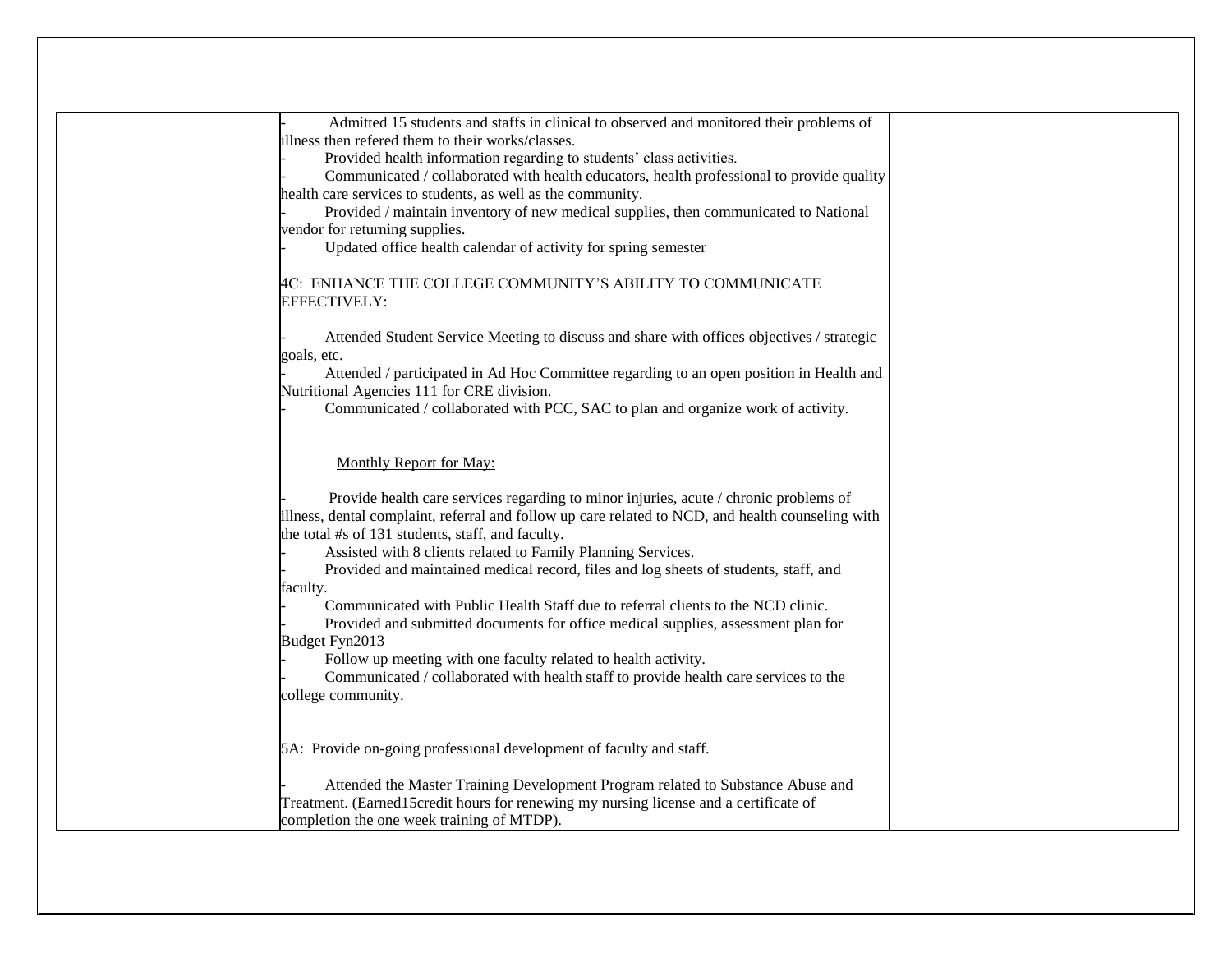| On the date of May 30th -31st 2012, Attended the First Aid and Cardiopulmonary |                                                                                                     |                                                  |                  |                  |                                                                                                                                                                                    |           |                                                                                     |
|--------------------------------------------------------------------------------|-----------------------------------------------------------------------------------------------------|--------------------------------------------------|------------------|------------------|------------------------------------------------------------------------------------------------------------------------------------------------------------------------------------|-----------|-------------------------------------------------------------------------------------|
|                                                                                | resuscitation training, then awaiting to receive the certificate of passing the two days workshops. |                                                  |                  |                  |                                                                                                                                                                                    |           |                                                                                     |
|                                                                                | Monthly Report for June:                                                                            |                                                  |                  |                  |                                                                                                                                                                                    |           |                                                                                     |
|                                                                                |                                                                                                     |                                                  |                  |                  |                                                                                                                                                                                    |           |                                                                                     |
|                                                                                |                                                                                                     |                                                  |                  |                  |                                                                                                                                                                                    |           |                                                                                     |
|                                                                                |                                                                                                     |                                                  |                  |                  | Provided health care services with the total numbers of 186 students, staff, faculty                                                                                               |           |                                                                                     |
|                                                                                |                                                                                                     |                                                  |                  |                  | Regarding to our medical record Head Ache is the most common for this month of June.<br>Assisted with the total numbers 6 clients of students, staff, and faulty related to family |           |                                                                                     |
|                                                                                |                                                                                                     | planning services.                               |                  |                  |                                                                                                                                                                                    |           |                                                                                     |
|                                                                                |                                                                                                     |                                                  |                  |                  |                                                                                                                                                                                    |           | Communicated with the family planning coordinator to provided contraceptive method. |
|                                                                                |                                                                                                     | Working of printing documents.                   |                  |                  |                                                                                                                                                                                    |           |                                                                                     |
|                                                                                |                                                                                                     |                                                  |                  |                  |                                                                                                                                                                                    |           | Received some medical supplies from local vendors                                   |
|                                                                                |                                                                                                     |                                                  |                  |                  |                                                                                                                                                                                    |           | Provided two health activity for this month.                                        |
|                                                                                |                                                                                                     |                                                  |                  |                  |                                                                                                                                                                                    |           | Assisted with the total number of 11 students, and staff in clinical bed.           |
|                                                                                |                                                                                                     |                                                  |                  |                  |                                                                                                                                                                                    |           |                                                                                     |
|                                                                                |                                                                                                     | Strategic goal 4: Foster effective communication |                  |                  |                                                                                                                                                                                    |           |                                                                                     |
|                                                                                |                                                                                                     |                                                  |                  |                  |                                                                                                                                                                                    |           | Communicated / collaborated with Student Service Coordinator, Campus                |
|                                                                                |                                                                                                     |                                                  |                  |                  |                                                                                                                                                                                    |           | Director for processing documents related to office /clinical needs                 |
|                                                                                |                                                                                                     |                                                  |                  |                  |                                                                                                                                                                                    |           | Meeting with one faculty related to health activity.                                |
|                                                                                |                                                                                                     |                                                  |                  |                  |                                                                                                                                                                                    |           | Received new laptop for student health office                                       |
|                                                                                |                                                                                                     |                                                  |                  |                  |                                                                                                                                                                                    |           |                                                                                     |
|                                                                                |                                                                                                     |                                                  |                  |                  |                                                                                                                                                                                    |           |                                                                                     |
|                                                                                |                                                                                                     | April - June 2012# Visits to Dispensaries        |                  |                  |                                                                                                                                                                                    |           |                                                                                     |
|                                                                                |                                                                                                     | CC<br><b>FMI</b>                                 | KC               | PC               | NC                                                                                                                                                                                 | <b>YC</b> |                                                                                     |
|                                                                                |                                                                                                     |                                                  |                  |                  |                                                                                                                                                                                    |           |                                                                                     |
|                                                                                | M                                                                                                   |                                                  |                  | 56               |                                                                                                                                                                                    |           |                                                                                     |
|                                                                                |                                                                                                     |                                                  |                  |                  |                                                                                                                                                                                    |           |                                                                                     |
|                                                                                | $\boldsymbol{\mathrm{F}}$                                                                           |                                                  |                  | 152              |                                                                                                                                                                                    |           |                                                                                     |
|                                                                                |                                                                                                     |                                                  |                  |                  |                                                                                                                                                                                    |           |                                                                                     |
|                                                                                | $\mathbf T$                                                                                         |                                                  |                  |                  |                                                                                                                                                                                    |           |                                                                                     |
|                                                                                |                                                                                                     |                                                  |                  | 208              |                                                                                                                                                                                    |           |                                                                                     |
|                                                                                |                                                                                                     |                                                  |                  |                  |                                                                                                                                                                                    |           |                                                                                     |
| April - June 2012# Visits to Sport and Recreation                              |                                                                                                     |                                                  |                  |                  |                                                                                                                                                                                    |           |                                                                                     |
|                                                                                |                                                                                                     |                                                  |                  |                  |                                                                                                                                                                                    |           |                                                                                     |
|                                                                                |                                                                                                     | CC                                               | KC<br><b>FMI</b> | ${\rm P}{\bf C}$ |                                                                                                                                                                                    | NC        | YC                                                                                  |
|                                                                                |                                                                                                     |                                                  |                  |                  |                                                                                                                                                                                    |           |                                                                                     |
|                                                                                | M                                                                                                   |                                                  |                  | 1,100            |                                                                                                                                                                                    |           |                                                                                     |
|                                                                                |                                                                                                     |                                                  |                  |                  |                                                                                                                                                                                    |           |                                                                                     |
|                                                                                | $\boldsymbol{\mathrm{F}}$                                                                           |                                                  |                  | 100              |                                                                                                                                                                                    |           |                                                                                     |
|                                                                                |                                                                                                     |                                                  |                  |                  |                                                                                                                                                                                    |           |                                                                                     |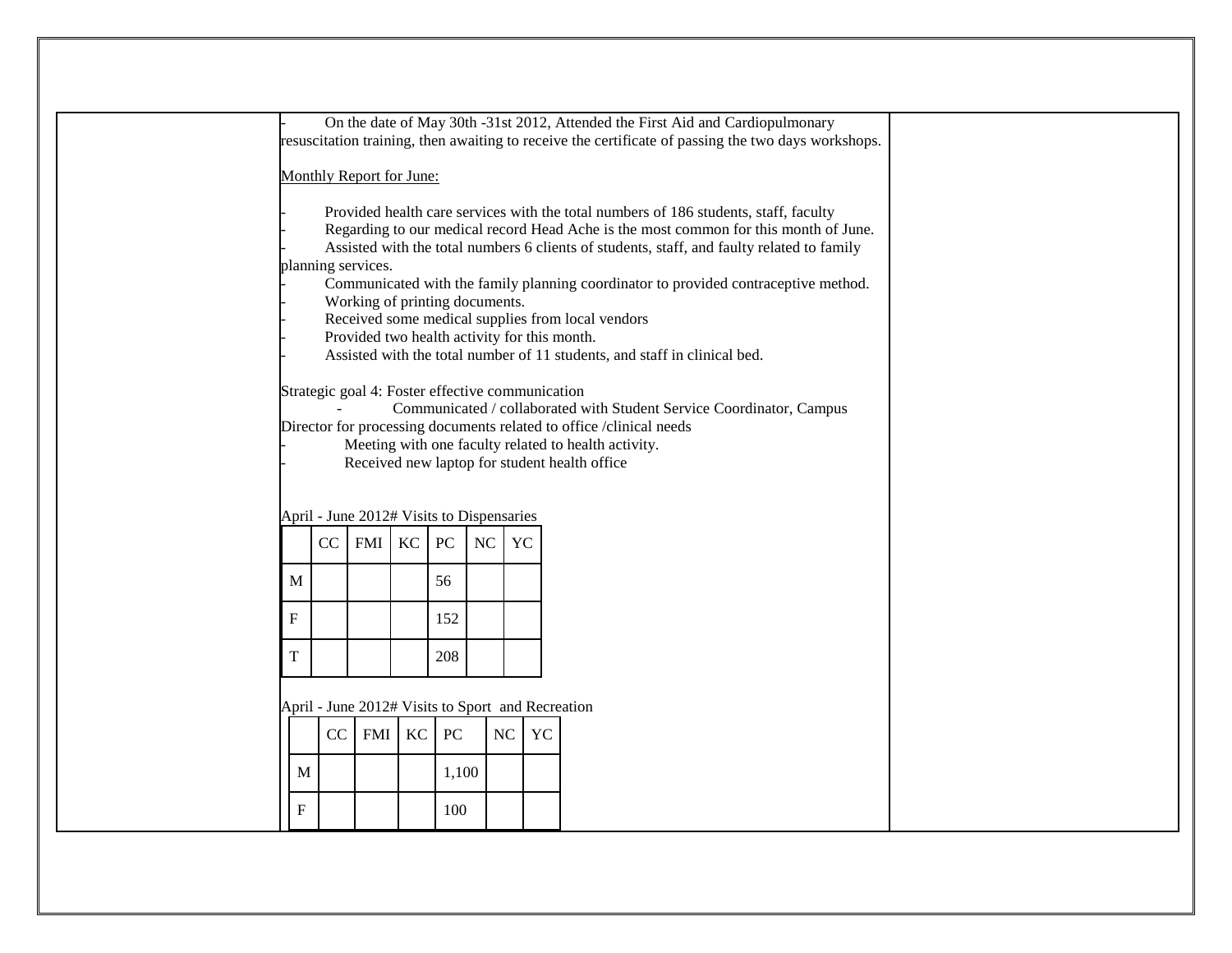| T                                         | 1,200                                                                                                                                                      |
|-------------------------------------------|------------------------------------------------------------------------------------------------------------------------------------------------------------|
|                                           |                                                                                                                                                            |
| # Visits                                  | April - June 2012Counseling Activities by Campus                                                                                                           |
|                                           | <b>CCFMIKCPCNCYC</b>                                                                                                                                       |
| Academic <sup>4</sup>                     | $\overline{15}$                                                                                                                                            |
| Discipline<br>Personal                    |                                                                                                                                                            |
| Career                                    |                                                                                                                                                            |
| Transfer                                  |                                                                                                                                                            |
| Other                                     |                                                                                                                                                            |
|                                           |                                                                                                                                                            |
|                                           |                                                                                                                                                            |
|                                           |                                                                                                                                                            |
|                                           | April - June 2012# visits to Peer Counseling                                                                                                               |
|                                           | CC FMIKCPCNCYC<br>9                                                                                                                                        |
| Family Planning 4<br><b>Financial Aid</b> | 25<br>IO.<br>6<br>0                                                                                                                                        |
| <b>Substance Abuse</b>                    | 0<br>4<br>6                                                                                                                                                |
| Personal                                  | 5<br>4                                                                                                                                                     |
| Other                                     | $\overline{15}$<br>245<br>3                                                                                                                                |
|                                           | The Chuuk Site Manager had resigned in June but did not submit her May and June report. Most                                                               |
|                                           | activities were done mainly from National, Yap, and Kosrae campuses with the exception of<br>Chuuk which report was turned in for the month of April only. |
|                                           | Activities included:                                                                                                                                       |
| Events:                                   | No. Participants:                                                                                                                                          |
|                                           | 1. Kick Butts Day (KBD),<br>280<br>2. Go Local Go Cheap, 85<br>85                                                                                          |
| 3. Risky Behavior                         | 80                                                                                                                                                         |
|                                           | 4. Stop HIV outreach<br>1,892<br>5. Family Planning outreach<br>322                                                                                        |
|                                           | 6. Trained Peer Advisor<br>24                                                                                                                              |
|                                           | Other work that we involved in were:                                                                                                                       |
|                                           | the Communication Plan Review.                                                                                                                             |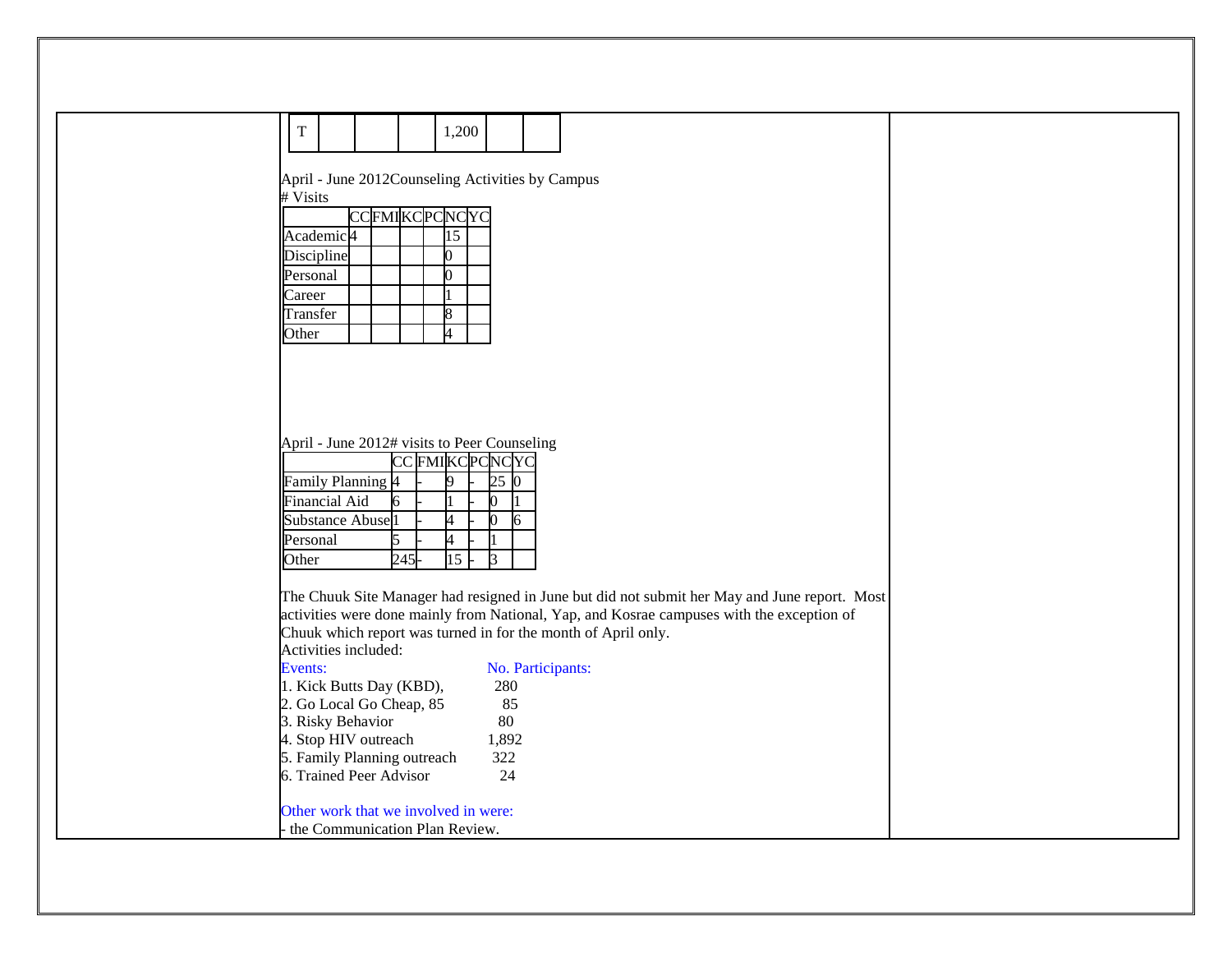| -training of the community peer educators<br>-member of the Kosrae Tobacco Coalition<br>-entertained Chuuk campus newly hired Mika and Lucile to our office work.<br>-member on the student life advisory counsil<br>-co-spear heading orientation of the Peer Advisor<br>-assist in the Male Welness Center. |  |
|---------------------------------------------------------------------------------------------------------------------------------------------------------------------------------------------------------------------------------------------------------------------------------------------------------------|--|
|                                                                                                                                                                                                                                                                                                               |  |

Strategic goal 3: Create an adequate, healthy and functional learning and working environment

| Objectives                                                          | Accomplishments                                      | Comments/additional detail |
|---------------------------------------------------------------------|------------------------------------------------------|----------------------------|
| 3A: Provide for adequate facilities                                 | Status Report Major Projects By Campus (Maintenance) |                            |
| to support a learning community                                     | <b>Chuuk Campus</b>                                  |                            |
|                                                                     | Kosrae Campus                                        |                            |
|                                                                     | FMI                                                  |                            |
|                                                                     | National campus                                      |                            |
|                                                                     | Pohnpei Campus                                       |                            |
|                                                                     | Yap Campus                                           |                            |
|                                                                     |                                                      |                            |
| 3B: Provide for maintenance and                                     |                                                      |                            |
| upkeep of grounds, facilities, and                                  |                                                      |                            |
| equipment                                                           |                                                      |                            |
| 3C: Provide for a safe, secure and<br>effective college environment | April - June 2012# incidences reported by campus     |                            |
|                                                                     |                                                      |                            |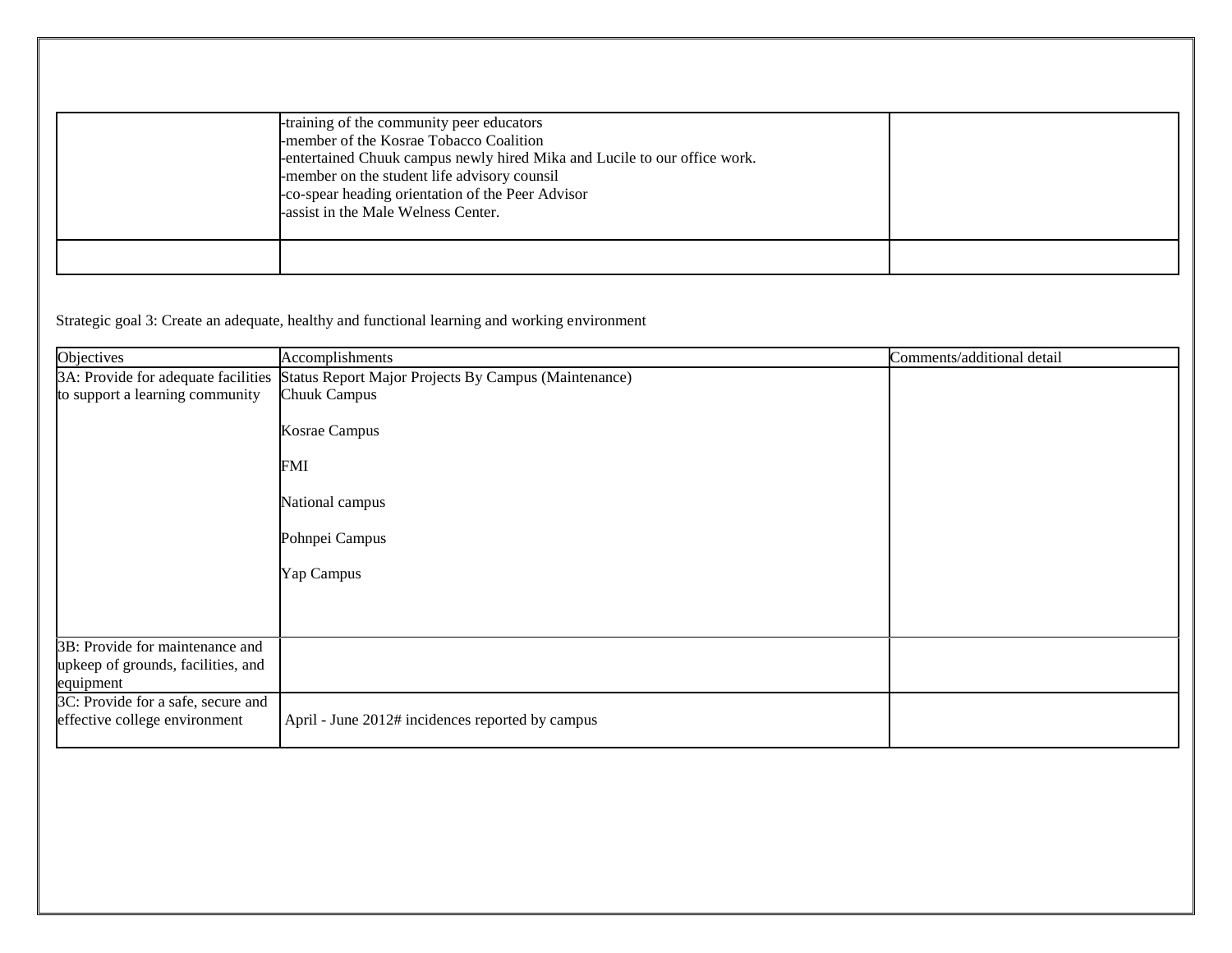Strategic goal 4: Foster effective communication

| Objectives                                  | Accomplishments                                                                                   | Comments/additional detail |
|---------------------------------------------|---------------------------------------------------------------------------------------------------|----------------------------|
| 4A: Enhance communications Chuuk Campus SAO |                                                                                                   |                            |
| pathways                                    | 4A: 1 Townhall meeting held for the month of April with approximately 70 students and 6 faculties |                            |
|                                             | attending                                                                                         |                            |
| 4B: Provide communications                  |                                                                                                   |                            |
| infrastructure to support                   |                                                                                                   |                            |
| communication pathways                      |                                                                                                   |                            |
| 4C: Enhance the college                     | National Campus Health Service: To foster effective communication, continued to prepare and       |                            |
| community's ability to                      | submit Board Report (March 12-May 4, 2012), and monthly (April-June) reports.                     |                            |
| communicate effectively                     |                                                                                                   |                            |

Strategic goal 5: Invest in sufficient, qualified, and effective human resources

| Objectives                  | Accomplishments                                                                                   | Comments/additional detail |
|-----------------------------|---------------------------------------------------------------------------------------------------|----------------------------|
| 5A: Provide on-going        | Chuuk Campus SAO                                                                                  |                            |
| professional development of | 5A: Attended Staff Development, management council and weekly student services meeting for        |                            |
| faculty and staff           | improvement of services and addressing issues.                                                    |                            |
|                             | Summary Major Professional Development Activities by Campus:                                      |                            |
|                             | Chuuk Campus                                                                                      |                            |
|                             | Kosrae Campus                                                                                     |                            |
|                             | FMI                                                                                               |                            |
|                             | National campus                                                                                   |                            |
|                             | Health Service:                                                                                   |                            |
|                             | As member of the Staff Development Standing Committee, participated in meetings of the            |                            |
|                             | Committee held to plan for activities to be implemented on Staff Development Day (April 3, 2012)  |                            |
|                             | and Incentive Award Day (May 9, 2012). This year's Staff Development Day was a joined activity    |                            |
|                             | between the National & Pohnpei campuses and was held at the Pohnpei Campus gym. The National      |                            |
|                             | Campus Incentive Award Day was held at the National Campus gym. Activities planned for both       |                            |
|                             | events were successfully implemented with over 200 people participating in the Staff Development  |                            |
|                             | Day and over 100 participating in the Incentive Award Day.                                        |                            |
|                             | Participated in the 26th Annual Regional Pacific Basin Family Planning Conference held in Saipan, |                            |
|                             | CNMI from April 25-27. Presentations and Contraception updates were educational and informative.  |                            |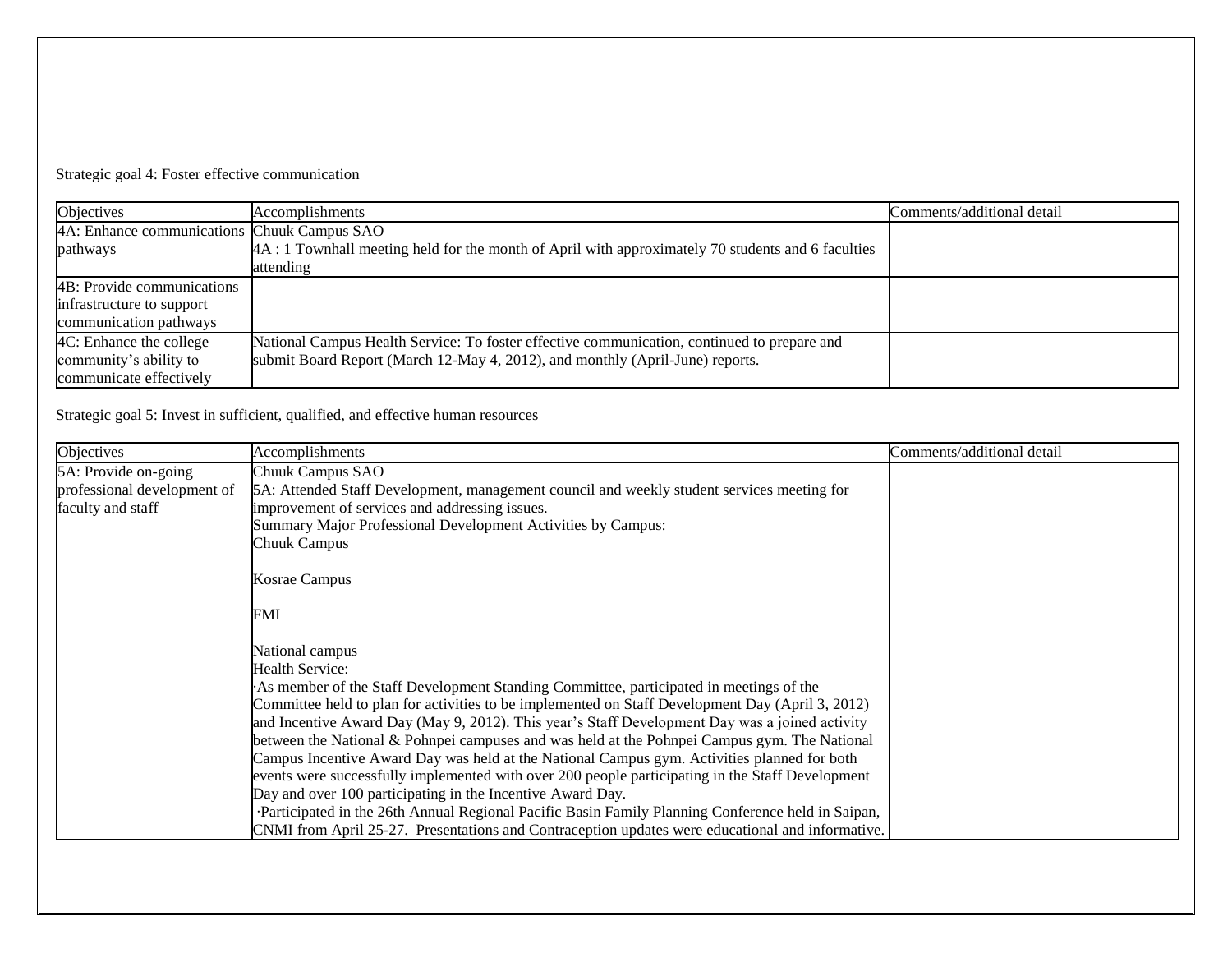|                                                                                            | They not only help keep abreast with the latest in Family Planning technology, but also essential in<br>upgrading skills and hence improving the delivery of family planning service and other preventive<br>services offered at the clinic. In addition, the conference also provided an opportunity to earn CE<br>credits towards renewal of my nursing license to enable me to practice in my profession. |  |
|--------------------------------------------------------------------------------------------|--------------------------------------------------------------------------------------------------------------------------------------------------------------------------------------------------------------------------------------------------------------------------------------------------------------------------------------------------------------------------------------------------------------|--|
|                                                                                            | <b>Sports and Recreation</b><br>Loatis Seneres is working towards his BA in Education<br>$\bullet$<br>I attended a work shop on Oceania Sports Education Program (OSEP) in Fiji. To enhance<br>skills and knowledge in teaching our students to become good Administrators, Coaches or<br>Officials.<br>New hired janitorial lady cleaner.                                                                   |  |
|                                                                                            | Pohnpei Campus                                                                                                                                                                                                                                                                                                                                                                                               |  |
|                                                                                            | Yap Campus                                                                                                                                                                                                                                                                                                                                                                                                   |  |
| 5B: Recruit and retain<br>qualified personnel to allow<br>delivery of quality services     |                                                                                                                                                                                                                                                                                                                                                                                                              |  |
| 5C: Update personnel policies<br>and procedures to meet on-<br>going human resources needs |                                                                                                                                                                                                                                                                                                                                                                                                              |  |

Strategic goal 6: Ensure sufficient and well-managed fiscal resources that maintain financial stability

| Objectives                                      | Accomplishments                                                                               | Comments/additional detail |
|-------------------------------------------------|-----------------------------------------------------------------------------------------------|----------------------------|
| 6A: Enhance new and existing                    |                                                                                               |                            |
| revenue resources to promote                    |                                                                                               |                            |
| growth and increase cost                        |                                                                                               |                            |
| effectiveness                                   |                                                                                               |                            |
| 6B: Diversify resources of the Chuuk Campus SAO |                                                                                               |                            |
| College                                         | 6B1: Diversified resource by getting 3 COM-Chuuk employees to get CPR training without paying |                            |
|                                                 | the \$30.00 fee each interested individual pays to get into the program (with RedCross-Chuuk  |                            |
|                                                 | Channel)                                                                                      |                            |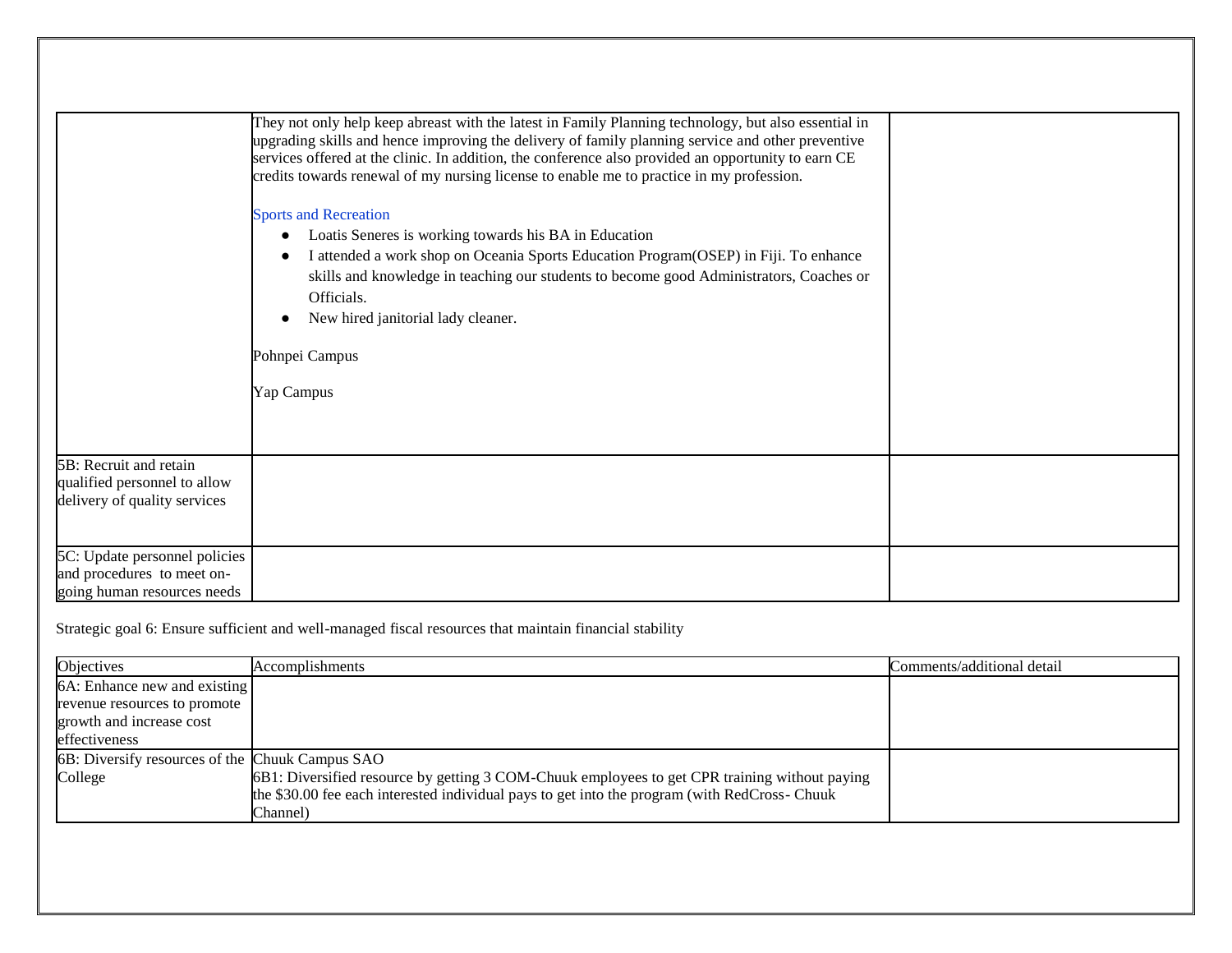| 6C: Budgeting and resource     | Chuuk Campus SAO                                                                                 |  |
|--------------------------------|--------------------------------------------------------------------------------------------------|--|
| allocation                     | 6C1: Budgeting resources to repaint our bathroom stalls and over graffiti on campus with         |  |
|                                | maintenance from student activity to maintain and improve our college.                           |  |
|                                | 6C2: Awarded 6 teams (1st, 2nd & 3rd) winners of Volleyball to encourage and empower them to     |  |
|                                | continue their sportsmanship in the college and the community                                    |  |
|                                | 6C3: Budgeted students get-together to empower and encourage each other, as well as to celebrate |  |
|                                | those that have achieved and excelled in academics.                                              |  |
| 6D: Develop and implement      |                                                                                                  |  |
| college sustainability plans   |                                                                                                  |  |
| that will lead to the careful  |                                                                                                  |  |
| stewardship of natural and     |                                                                                                  |  |
| man-made resources, saving of  |                                                                                                  |  |
| revenue, and enhancement of    |                                                                                                  |  |
| the college experience; serves |                                                                                                  |  |
| as a model for the nation      |                                                                                                  |  |

Strategic goal 7: Build a partnering and service network for community, workforce and economic development

| Objectives                                                         | Accomplishments                                                                                                                                                                                                                                                                                                                                                                                                                                                                                                                                                                                                                                                                                                             | Comments/additional detail |
|--------------------------------------------------------------------|-----------------------------------------------------------------------------------------------------------------------------------------------------------------------------------------------------------------------------------------------------------------------------------------------------------------------------------------------------------------------------------------------------------------------------------------------------------------------------------------------------------------------------------------------------------------------------------------------------------------------------------------------------------------------------------------------------------------------------|----------------------------|
| 7A: Increase involvement of<br>the community in college<br>affairs | National Campus Health Service: To promote and increase involvement of the community in the<br>college affairs, activities planned for 2012 COM-FSM Health Fair were implemented in collaboration<br>with government and private agencies/programs including MedPharm Clinic & Pharmacy, Pacific<br>Mission Fellowship, Island Food Community of Pohnpei, AES/CES-Land grant, Pohnpei State Public<br>Safety and Health Service programs including the Non Communicable Disease, TB & Leprosy,<br>STIs/HIV/AIDS, Family Planning, Maternal & Child Health, Immunization, Dental Health and<br>Laboratory Services, Tobacco and Substance Abuse and Mental Health. Over 500 people participated<br>in the event's activities |                            |
|                                                                    | Chuuk Campus SAO<br>7A1: S.A.O involves the community through youth volunteers to draft, implement and launch a<br>Climate Change campaign within Chuuk state for the youth.<br>7A: Collaborating with Attorney General and Public Safety to further educate students/faculties/staffs<br>on Littering Law and safety.<br>7A2: Partner and network with 350.org in learning more and capacity building for Climate change<br>(creating awareness and involving youth                                                                                                                                                                                                                                                        |                            |
|                                                                    | <b>Sports and Recreation National Campus</b><br>Organize an annual Fun Walk/Run Activity that involved the community. Over 300 people<br>participated in this event.                                                                                                                                                                                                                                                                                                                                                                                                                                                                                                                                                        |                            |
| 7B: Enhance and promote                                            |                                                                                                                                                                                                                                                                                                                                                                                                                                                                                                                                                                                                                                                                                                                             |                            |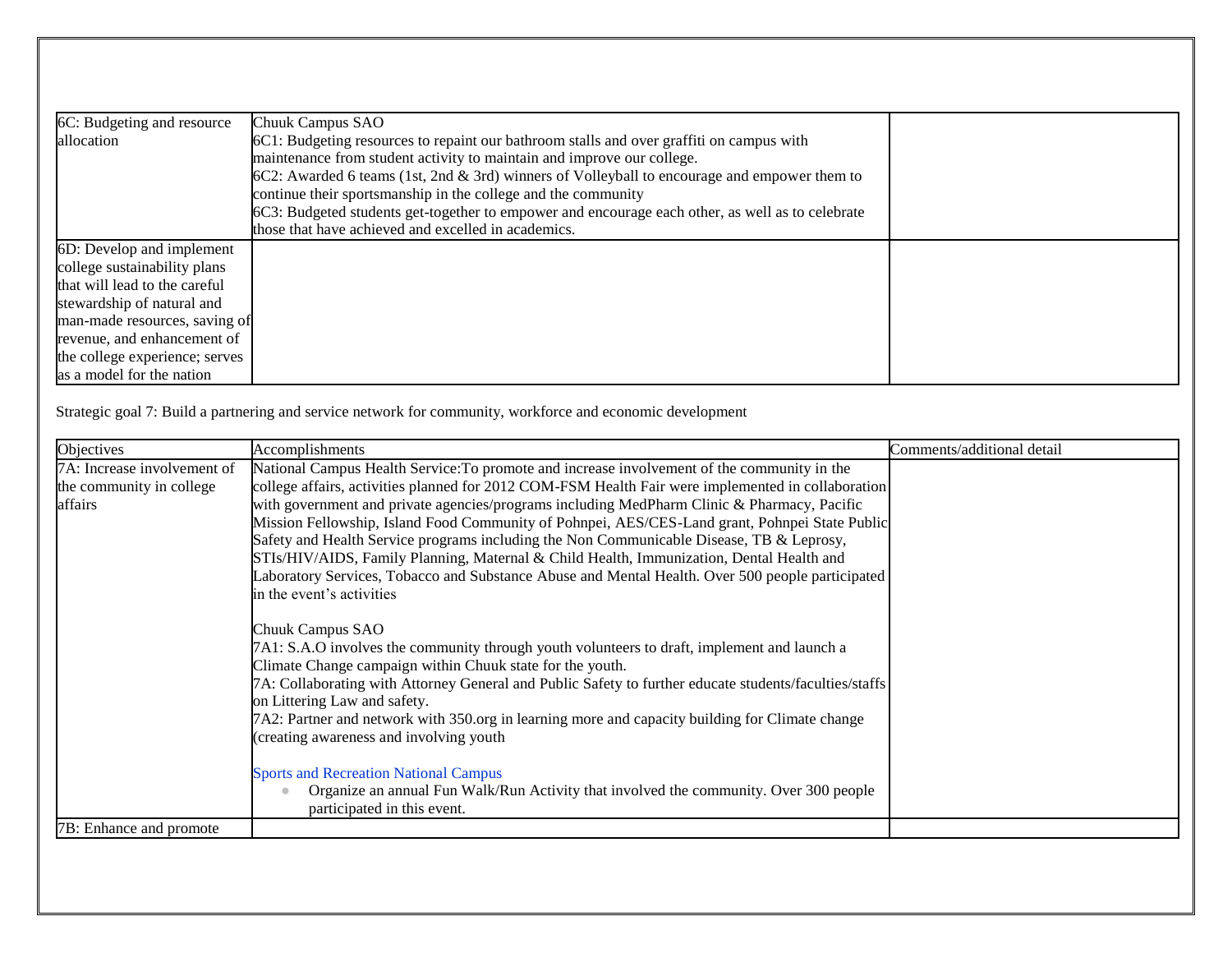| employment opportunities   |                                                                                                                                 |  |
|----------------------------|---------------------------------------------------------------------------------------------------------------------------------|--|
| 7C: Develop new and        | Chuuk Campus SAO                                                                                                                |  |
|                            | enhance existing programs to $[7C1: S.A.C$ works with Chuuk Women Council on an on-going project (lasting for 1 year) to create |  |
|                            | meet the changing educational and improve opportunities for Women in Business.                                                  |  |
| and workforce needs of our | 7C2: S.A.C works with Micronesian Red Cross-Chuuk Channel on certifying capable individuals for                                 |  |
| communities                | disaster response on CPR.                                                                                                       |  |
| 7D: Provide Cooperative    |                                                                                                                                 |  |
| Extension Services to the  |                                                                                                                                 |  |
| community                  |                                                                                                                                 |  |

Strategic goal 8: Promote the uniqueness of our community, cultivate respect for individual differences and champion diversity

| Objectives                     | Accomplishments | Comments/additional detail |
|--------------------------------|-----------------|----------------------------|
| 8A: Increase community         |                 |                            |
| involvement in college affairs |                 |                            |
| 8B: Cultivate respect for      |                 |                            |
| individual differences, and    |                 |                            |
| champion diversity             |                 |                            |
|                                |                 |                            |

Strategic Goal 9: Provide for continuous improvement of programs, services and college environment

| Objectives                                                                                                                                        | Accomplishments                                                                                                                                                                                                                                                                                                                                                                                                                                                                                                                                                                                                                                                                                                                      | Comments/additional detail |
|---------------------------------------------------------------------------------------------------------------------------------------------------|--------------------------------------------------------------------------------------------------------------------------------------------------------------------------------------------------------------------------------------------------------------------------------------------------------------------------------------------------------------------------------------------------------------------------------------------------------------------------------------------------------------------------------------------------------------------------------------------------------------------------------------------------------------------------------------------------------------------------------------|----------------------------|
| 9A: Improve institutional<br>assessment and evaluation                                                                                            | National Campus Health Service: Prepared and submitted FY 2010-11 Assessment Report (WS#3);<br>in the process of closing the loop for assessment cycle. To plan and prepare for the next assessment<br>cyle-FY11-12, participated in the Assessment workshops for Staff & Faculty and Student Service -<br>Management Team held on May 11 & May 18 respectively. Participated also in the Pacific Post<br>Secondary Education Council (PPEC) workshop held on campus from May 23-24, 2012.<br>Chuuk Campus SAO<br>9A1: S.A.C completed surveys for the College from governance to communication in hopes of<br>improving the plans.<br>9A1: Workstudy students complete their workstudy hours.<br>$\varnothing$ 4 workstudy students |                            |
| 9B: Integrate planning,<br>evaluation and resource<br>allocation for continuous<br>improvement<br>9C: Increase research and data Chuuk Campus SAO |                                                                                                                                                                                                                                                                                                                                                                                                                                                                                                                                                                                                                                                                                                                                      |                            |